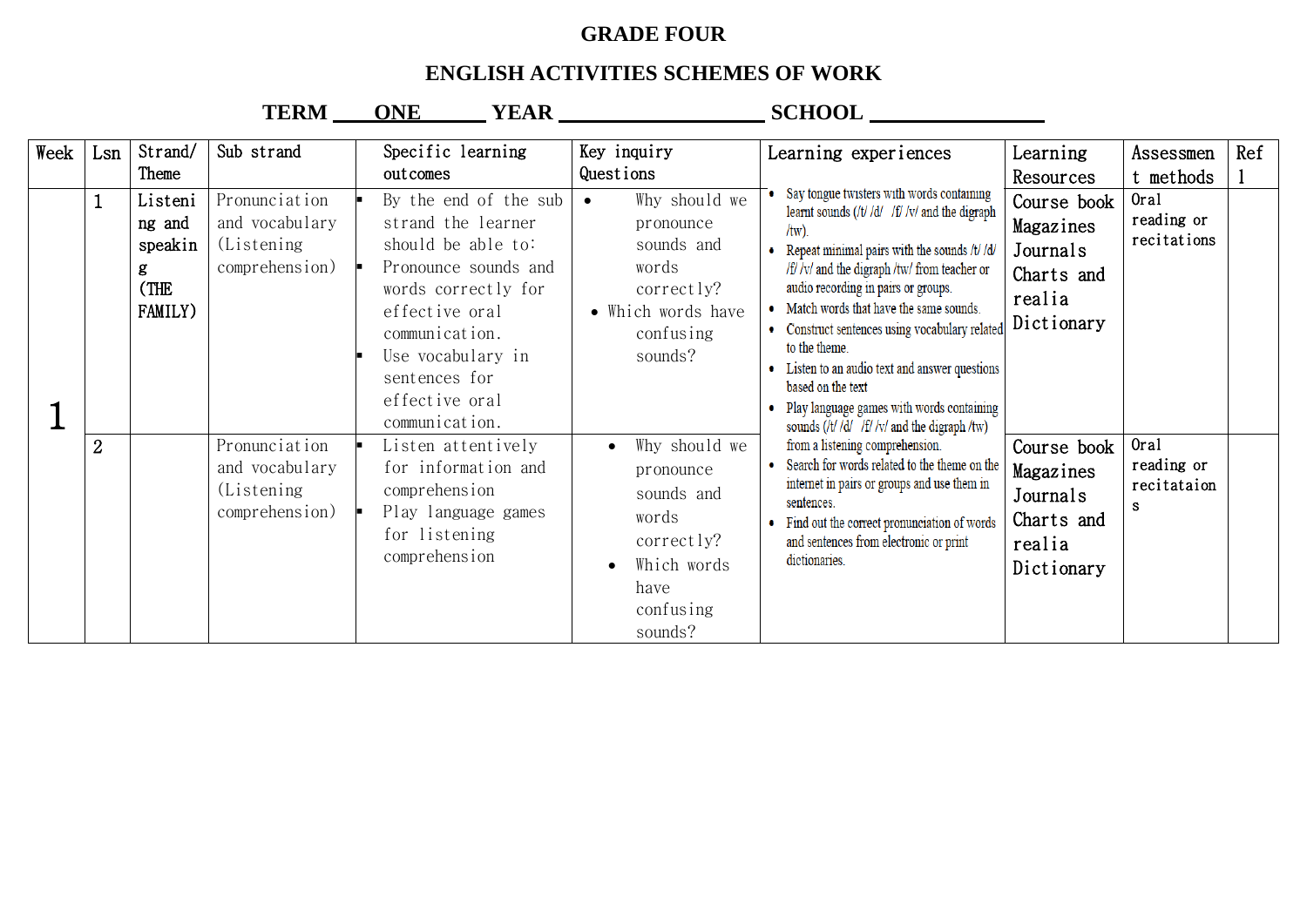| 3              | Reading | Extensive<br>Reading<br>(Reference<br>materials)  | Use the dictionary to<br>find out the meaning<br>and spelling of words<br>for lifelong<br>learning.<br>Read the junior<br>encyclopedia to<br>obtain information<br>for the lifelong<br>learning.<br>Appreciate the use of<br>the dictionary and<br>encyclopedia to<br>obtain information | Why is it<br>important to<br>spell words<br>correctly?<br>How does a<br>dictionary<br>help us to<br>learn?<br>What do you<br>do if the<br>meaning of a<br>word is<br>unknown to<br>you? | • Identify words and check their meaning and<br>spelling from electronic or print dictionaries.<br>• Look up the meaning of words from a<br>dictionary in pairs.<br>• Read a grade appropriate text, write down<br>unfamiliar words and check their meaning.<br>• In groups, discuss how words are organised in<br>a dictionary.<br>Obtain information from references such as<br>junior encyclopaedia among others.<br>Arrange words alphabetically or according to<br>related areas. | Course book<br>Magazines<br>Journals<br>Charts and<br>realia<br>Dictionary | Question<br>and<br>answers<br>Teacher<br>made<br>tests<br>dictation |  |
|----------------|---------|---------------------------------------------------|------------------------------------------------------------------------------------------------------------------------------------------------------------------------------------------------------------------------------------------------------------------------------------------|-----------------------------------------------------------------------------------------------------------------------------------------------------------------------------------------|----------------------------------------------------------------------------------------------------------------------------------------------------------------------------------------------------------------------------------------------------------------------------------------------------------------------------------------------------------------------------------------------------------------------------------------------------------------------------------------|----------------------------------------------------------------------------|---------------------------------------------------------------------|--|
| $\overline{4}$ |         | Extensive<br>Reading<br>(Reference)<br>materials) | Use the dictionary to<br>find out the meaning<br>and spelling of words<br>for lifelong<br>learning.<br>Read the junior<br>encyclopedia to<br>obtain information<br>for the lifelong<br>learning.<br>Appreciate the use of<br>the dictionary and<br>encyclopedia to<br>obtain information | Why is it<br>important to<br>spell words<br>correctly?<br>How does a<br>dictionary<br>help us to<br>learn?<br>What do you<br>do if the<br>meaning of a<br>word is<br>unknown to<br>you? |                                                                                                                                                                                                                                                                                                                                                                                                                                                                                        | Course book<br>Magazines<br>Journals<br>Charts and<br>realia<br>Dictionary | Question<br>and<br>answers<br>Teacher<br>made<br>tests<br>dictation |  |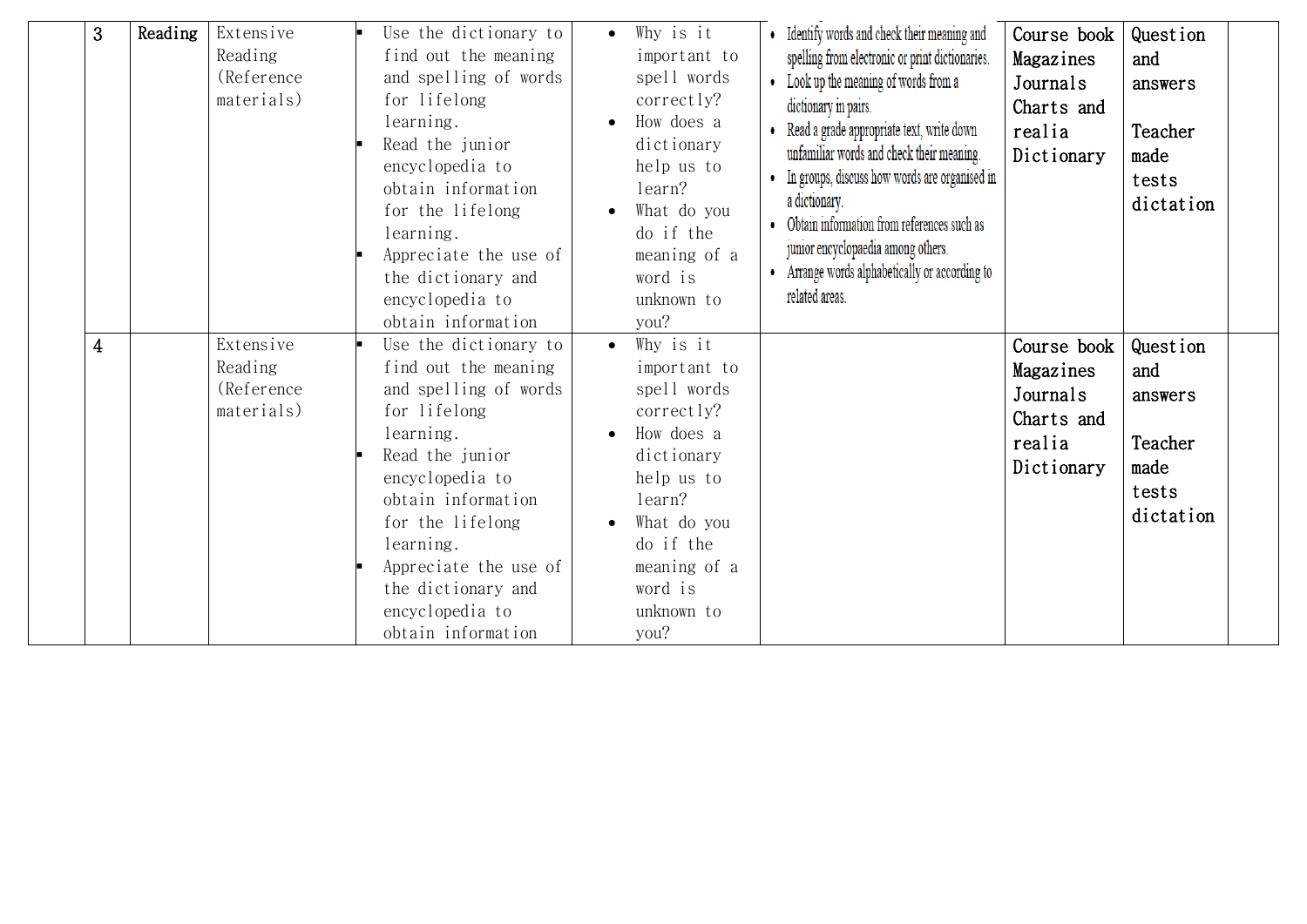|                | $\mathbf{1}$   | Grammar | Determiners<br>Articles                | Identify definite and<br>indefinite articles<br>in a written text for<br>effective<br>communication.<br>Appreciate the use of<br>definite and<br>indefinite articles<br>in oral and written<br>context for self-<br>expression.     |                | What things<br>can you see<br>in your<br>school<br>compound?<br>What things<br>are there in<br>your local<br>market or<br>town?  | • Identify definite and indefinite articles (a, an, and<br>the) in a text.<br>• Use the definite and indefinite articles with<br>various words<br>• Practise using the definite and indefinite articles<br>before nouns individually and in pairs.<br>• Match the definite and indefinite articles with a<br>given list of nouns.<br>• View a video related to the theme in which the<br>definite and indefinite articles are used.<br>• Search for lists of words and phrases on a<br>newspaper, magazine or internet where articles<br>are used correctly.<br>• Create a list of sentences where articles are used,<br>type it on a digital device and share it with friends<br>or family via mobile phone, email, computer<br>printouts among others. | Course book<br>Magazines<br>Journals<br>Charts and<br>realia<br>Dictionary | Gap<br>filling<br>Short<br>answer<br>Role play |  |
|----------------|----------------|---------|----------------------------------------|-------------------------------------------------------------------------------------------------------------------------------------------------------------------------------------------------------------------------------------|----------------|----------------------------------------------------------------------------------------------------------------------------------|----------------------------------------------------------------------------------------------------------------------------------------------------------------------------------------------------------------------------------------------------------------------------------------------------------------------------------------------------------------------------------------------------------------------------------------------------------------------------------------------------------------------------------------------------------------------------------------------------------------------------------------------------------------------------------------------------------------------------------------------------------|----------------------------------------------------------------------------|------------------------------------------------|--|
| $\overline{2}$ | $\overline{2}$ |         | Determiners<br>Articles                | Use definite and<br>indefinite articles<br>in a variety of<br>contexts for<br>effective<br>communication<br>Appreciate the use of<br>definite and<br>indefinite articles<br>in oral and written<br>context for self-<br>expression. | $\bullet$      | What things<br>can you see<br>in your<br>school<br>compound?<br>What things<br>are there in<br>your local<br>market or<br>town?  | • Identify definite and indefinite articles (a, an, and<br>the) in a text.<br>• Use the definite and indefinite articles with<br>various words<br>• Practise using the definite and indefinite articles<br>before nouns individually and in pairs.<br>• Match the definite and indefinite articles with a<br>given list of nouns.<br>• View a video related to the theme in which the<br>definite and indefinite articles are used.<br>• Search for lists of words and phrases on a<br>newspaper, magazine or internet where articles<br>are used correctly.<br>• Create a list of sentences where articles are used.<br>type it on a digital device and share it with friends<br>or family via mobile phone, email, computer<br>printouts among others. | Course book<br>Magazines<br>Journals<br>Charts and<br>realia<br>Dictionary | Gap<br>filling<br>Short<br>answer<br>Role play |  |
|                | 3              | Writing | Guided<br>composition<br>Filling forms | Identify the required<br>information to be<br>filled in forms for<br>different purposes.<br>Appreciate the<br>importance of filling<br>in forms correctly<br>for effective<br>communication.                                        | $\blacksquare$ | Why should<br>one be<br>careful when<br>filling in<br>forms?<br>What<br>information<br>is found on<br>your birth<br>certificate? |                                                                                                                                                                                                                                                                                                                                                                                                                                                                                                                                                                                                                                                                                                                                                          | Course book<br>Magazines<br>Journals<br>Charts and<br>realia<br>Dictionary | Peer<br>assessmen<br>t<br>Teacher<br>made test |  |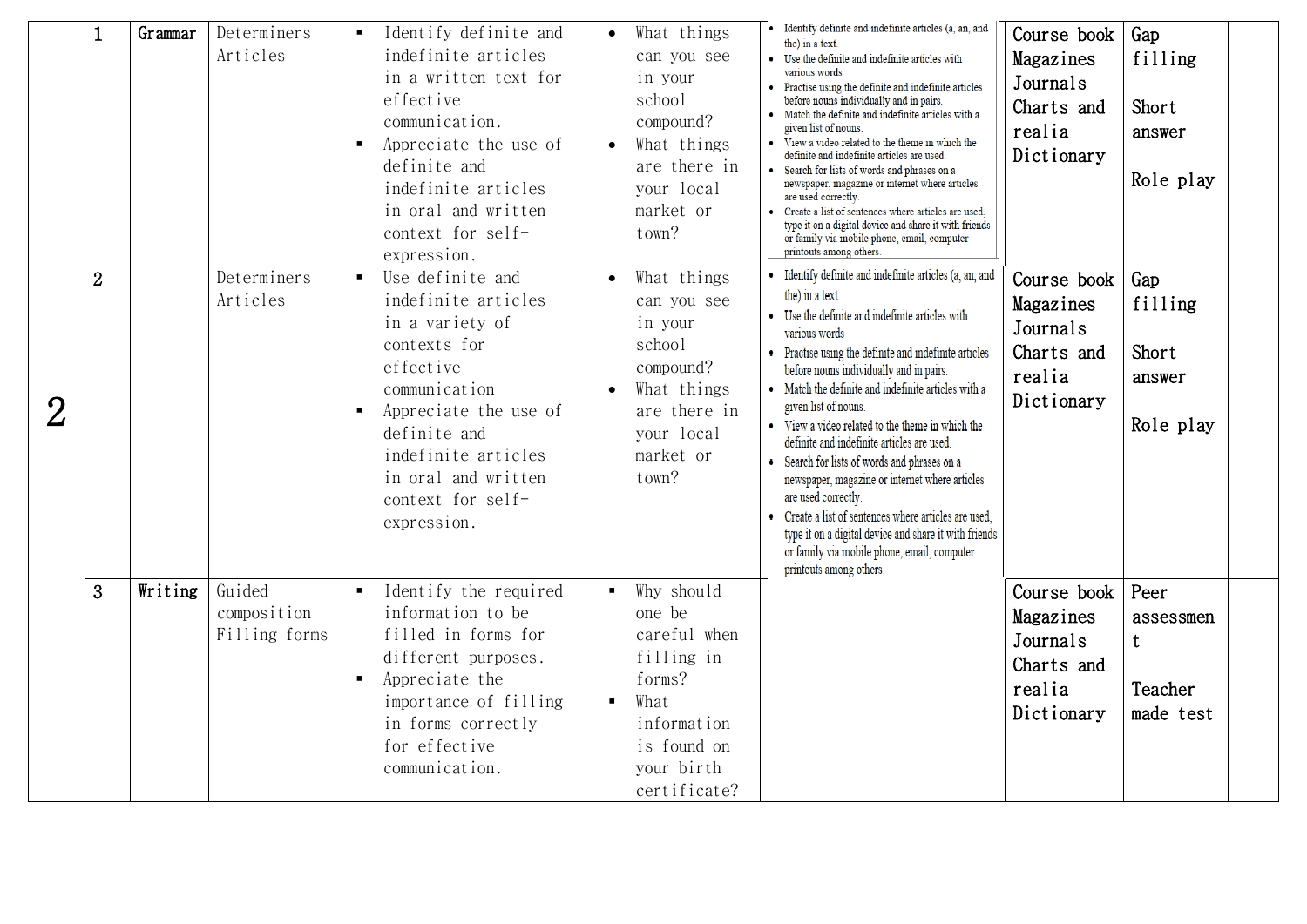|   | 4 |                                                                          | Guided<br>composition<br>Filling forms                         | Fill in forms<br>correctly for self-<br>expression and<br>advancement.<br>Appreciate the<br>importance of filling<br>in forms correctly<br>for effective<br>communication.                              | Why should<br>$\blacksquare$<br>one be<br>careful when<br>filling in<br>forms?<br>What<br>$\blacksquare$<br>information<br>is found on<br>your birth<br>certificate? | • Fill in forms provided by the teacher by supplying specific<br>details in pairs or small groups such as:<br><b>Personal details</b><br>Name ________ Grade<br>Date of Birth<br><b>School Details</b><br>Name Address<br>Name of Class Teacher<br>Name of Head teacher<br>Read instructions on filling in forms in pairs and small<br>groups.<br>• Record the required information related to the theme in the<br>forms in pairs and in groups.<br>· Fill in forms in digital or print format in pairs and display<br>them.<br>• Download online forms in pairs and fill in information with<br>guidance from the teacher.<br>• Fill in forms provided by the teacher by supplying specific<br>details in pairs or small groups such as:<br><b>Personal details</b><br>Name Grade<br>Date of Birth<br><b>School Details</b><br>Name Address<br>Name of Class Teacher<br>Name of Head teacher<br>• Read instructions on filling in forms in pairs and small<br>groups.<br>• Record the required information related to the theme in the<br>forms in pairs and in groups.<br>· Fill in forms in digital or print format in pairs and display<br>them. | Course book<br>Magazines<br>Journals<br>Charts and<br>realia<br>Dictionary | Peer<br>assessmen<br>t<br>Teacher<br>made test  |  |
|---|---|--------------------------------------------------------------------------|----------------------------------------------------------------|---------------------------------------------------------------------------------------------------------------------------------------------------------------------------------------------------------|----------------------------------------------------------------------------------------------------------------------------------------------------------------------|------------------------------------------------------------------------------------------------------------------------------------------------------------------------------------------------------------------------------------------------------------------------------------------------------------------------------------------------------------------------------------------------------------------------------------------------------------------------------------------------------------------------------------------------------------------------------------------------------------------------------------------------------------------------------------------------------------------------------------------------------------------------------------------------------------------------------------------------------------------------------------------------------------------------------------------------------------------------------------------------------------------------------------------------------------------------------------------------------------------------------------------------------|----------------------------------------------------------------------------|-------------------------------------------------|--|
|   |   |                                                                          |                                                                |                                                                                                                                                                                                         |                                                                                                                                                                      | • Download online forms in pairs and fill in information with<br>guidance from the teacher.                                                                                                                                                                                                                                                                                                                                                                                                                                                                                                                                                                                                                                                                                                                                                                                                                                                                                                                                                                                                                                                          |                                                                            |                                                 |  |
| 3 | 1 | Listeni<br>ng and<br>speakin<br>g<br>(FAMILY<br><b>CELEBRA</b><br>TIONS) | Pronunciation<br>and vocabulary<br>(Verb with two<br>subjects) | Discriminate sounds<br>and words in language<br>sample for listening<br>comprehension.<br>Pronounce words<br>containing sounds<br>related to the theme<br>accurately for<br>effective<br>communication. | Why should<br>$\blacksquare$<br>you pronounce<br>sounds and<br>words<br>correctly?<br>Which words<br>are used as<br>subjects in a<br>sentence?                       |                                                                                                                                                                                                                                                                                                                                                                                                                                                                                                                                                                                                                                                                                                                                                                                                                                                                                                                                                                                                                                                                                                                                                      | Course book<br>Magazines<br>Journals<br>Charts and<br>realia<br>Dictionary | Role play<br>Debates<br>0ral<br>discussio<br>ns |  |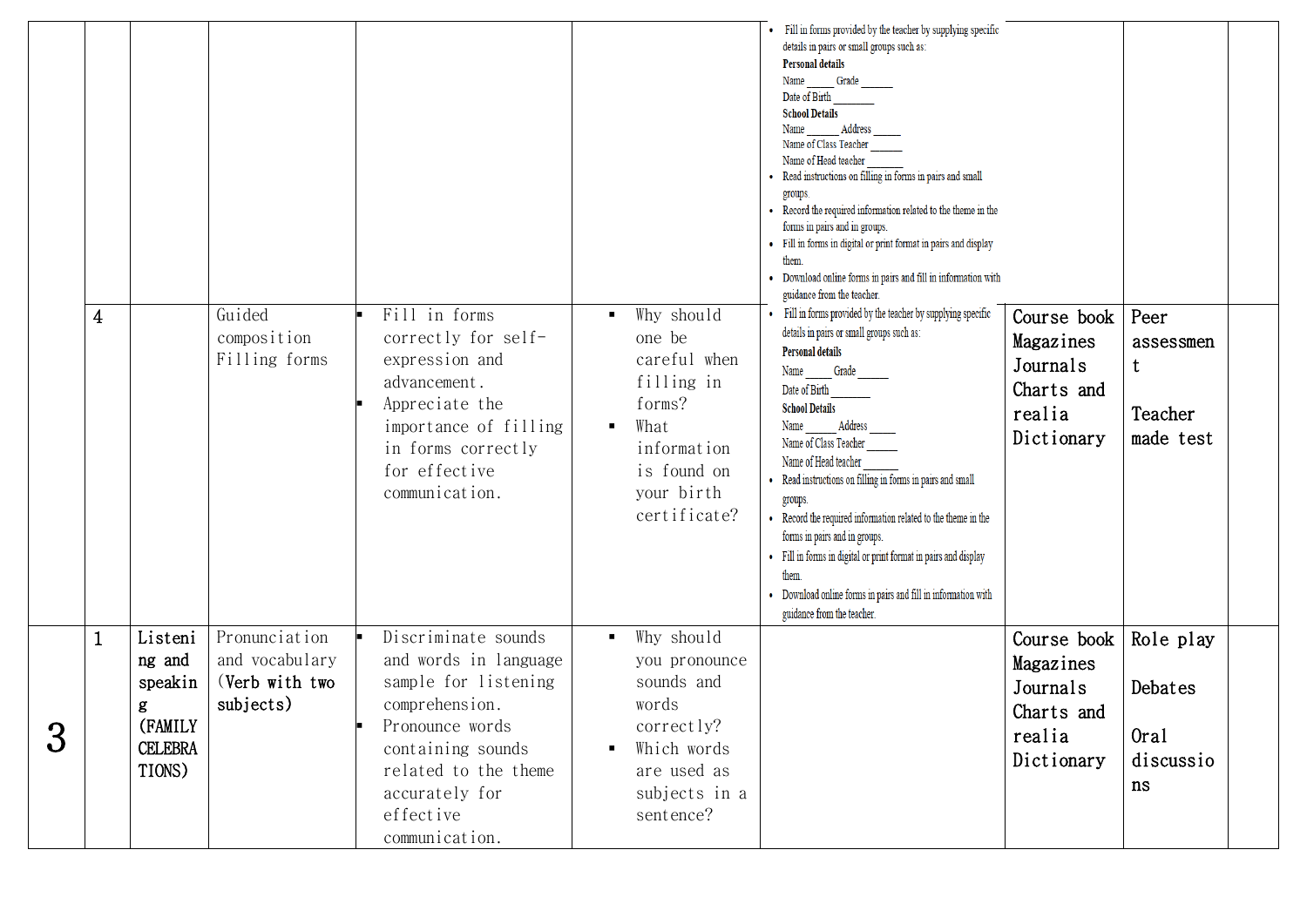|  | Appreciate the<br>importance of<br>accurate<br>pronunciation for<br>effective<br>communication |  | Listen to a variety of audio materials and<br>identify sounds $(\frac{3!}{\alpha!} / \alpha / \alpha / \alpha / \alpha / \gamma / \gamma)$ ,<br>words and expressions related to the theme.<br>Listen to a passages or dialogue read by the<br>teacher and identify the sounds /3:/ / $a$ :/ / $b$ u/<br>$/au$ / $1/$ $/r/$ sounds.<br>Watch a video in groups and write words<br>and expressions related to the theme.<br>Recite poems and rhymes.<br>• Use word wheels<br>• Use the sounds /3:/ / $\alpha$ :/ / $\alpha$ 1/ /a1/ / 1/ / $\alpha$ / to<br>form new words such as load, road, boy,<br>tov<br>Construct oral sentences using the language<br>patterns; plural verbs with two or more<br>subjects.<br>Watch a video from the web offline or<br>online and identify learnt sounds and<br>words.<br>Role play and create a video in groups<br>where they are using the learnt sounds and<br>words. |  |  |  |
|--|------------------------------------------------------------------------------------------------|--|----------------------------------------------------------------------------------------------------------------------------------------------------------------------------------------------------------------------------------------------------------------------------------------------------------------------------------------------------------------------------------------------------------------------------------------------------------------------------------------------------------------------------------------------------------------------------------------------------------------------------------------------------------------------------------------------------------------------------------------------------------------------------------------------------------------------------------------------------------------------------------------------------------------|--|--|--|
|--|------------------------------------------------------------------------------------------------|--|----------------------------------------------------------------------------------------------------------------------------------------------------------------------------------------------------------------------------------------------------------------------------------------------------------------------------------------------------------------------------------------------------------------------------------------------------------------------------------------------------------------------------------------------------------------------------------------------------------------------------------------------------------------------------------------------------------------------------------------------------------------------------------------------------------------------------------------------------------------------------------------------------------------|--|--|--|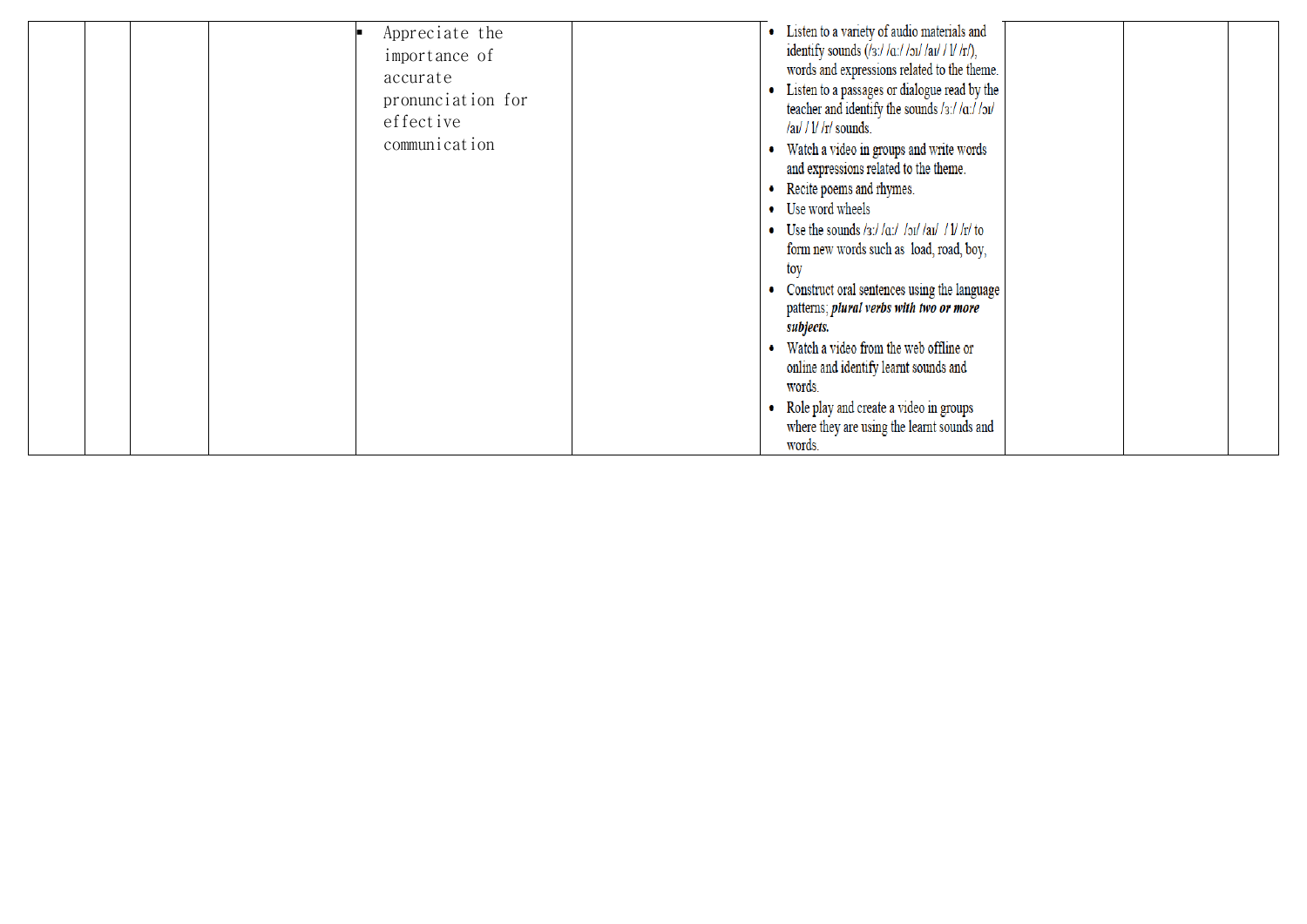| $\overline{2}$ |         | Pronunciation<br>and vocabulary<br>(Verb with more<br>subjects) | Use vocabulary<br>related to the theme<br>to construct a<br>variety of sentences<br>for effective<br>communication<br>Appreciate the<br>importance of<br>accurate<br>pronunciation for<br>effective<br>communication | Why should<br>you pronounce<br>sounds and<br>words<br>correctly?<br>Which words<br>are used as<br>subjects in a<br>sentence? | Listen to a variety of audio materials and<br>identify sounds $(\frac{1}{3}$ :/ $\frac{1}{\alpha}$ :/ $\frac{1}{\alpha}$ / $\frac{1}{\alpha}$ / $\frac{1}{\alpha}$ / $\frac{1}{\alpha}$ / $\frac{1}{\alpha}$ / $\frac{1}{\alpha}$ / $\frac{1}{\alpha}$ / $\frac{1}{\alpha}$ / $\frac{1}{\alpha}$ / $\frac{1}{\alpha}$ / $\frac{1}{\alpha}$ / $\frac{1}{\alpha}$ / $\frac{1}{\alpha}$ / $\frac{1}{\alpha}$ / $\frac{1}{\alpha}$ / $\frac{1}{\alpha}$ / $\frac{1}{$<br>words and expressions related to the theme.<br>Listen to a passages or dialogue read by the<br>teacher and identify the sounds $/3$ :/ $/a$ :/ $/5$ u/<br>$/au$ / $1/$ $/r/$ sounds.<br>Watch a video in groups and write words<br>and expressions related to the theme.<br>Recite poems and rhymes.<br>Use word wheels<br>Use the sounds /3:// $a$ :// $a$ // $a$ // $a$ // $a$ /// $b$ // $b$ /to<br>form new words such as load, road, boy,<br>toy<br>Construct oral sentences using the language<br>patterns; plural verbs with two or more<br>subjects.<br>Watch a video from the web offline or<br>online and identify learnt sounds and<br>words.<br>Role play and create a video in groups<br>where they are using the learnt sounds and<br>words. | Course book<br>Magazines<br>Journals<br>Charts and<br>realia<br>Dictionary | Role play<br>Debates<br>Oral<br>discussio<br>ns |  |
|----------------|---------|-----------------------------------------------------------------|----------------------------------------------------------------------------------------------------------------------------------------------------------------------------------------------------------------------|------------------------------------------------------------------------------------------------------------------------------|---------------------------------------------------------------------------------------------------------------------------------------------------------------------------------------------------------------------------------------------------------------------------------------------------------------------------------------------------------------------------------------------------------------------------------------------------------------------------------------------------------------------------------------------------------------------------------------------------------------------------------------------------------------------------------------------------------------------------------------------------------------------------------------------------------------------------------------------------------------------------------------------------------------------------------------------------------------------------------------------------------------------------------------------------------------------------------------------------------------------------------------------------------------------------------------------------------------------------------|----------------------------------------------------------------------------|-------------------------------------------------|--|
| 3              | Reading | Intensive<br>Reading<br>:Poems/Stories                          | Read poems and<br>stories related to<br>the theme for<br>comprehension.<br>Appreciate the<br>importance of reading<br>comprehension for<br>lifelong learning.                                                        | Why should we<br>read the<br>titles and<br>pictures in a<br>story?<br>What is your<br>favourite<br>poem, song or<br>story?   | Talk about pictures and the title of a poem and story<br>(featuring similes and sayings) in small groups.<br>• Find new words and similes in a poem or story in pairs.<br>• Read a poem or story (featuring similes and sayings) in<br>print and non-print texts related to the theme for<br>comprehension.<br>• Recite the poem in pairs.<br>• Answer oral questions from poems, songs and stories<br>(featuring similes and sayings).<br>• Attempt a written exercise individually.<br>• Identify events in a story for logical and fluent flow.<br>• Discuss and role play events in a text based on the<br>theme.<br>• Watch a video related to the theme for specific<br>information.<br>• Participate in a readers' theatre in small groups.                                                                                                                                                                                                                                                                                                                                                                                                                                                                              | Course book<br>Magazines<br>Journals<br>Charts and<br>realia<br>Dictionary | Reading<br>aloud<br>Dictation                   |  |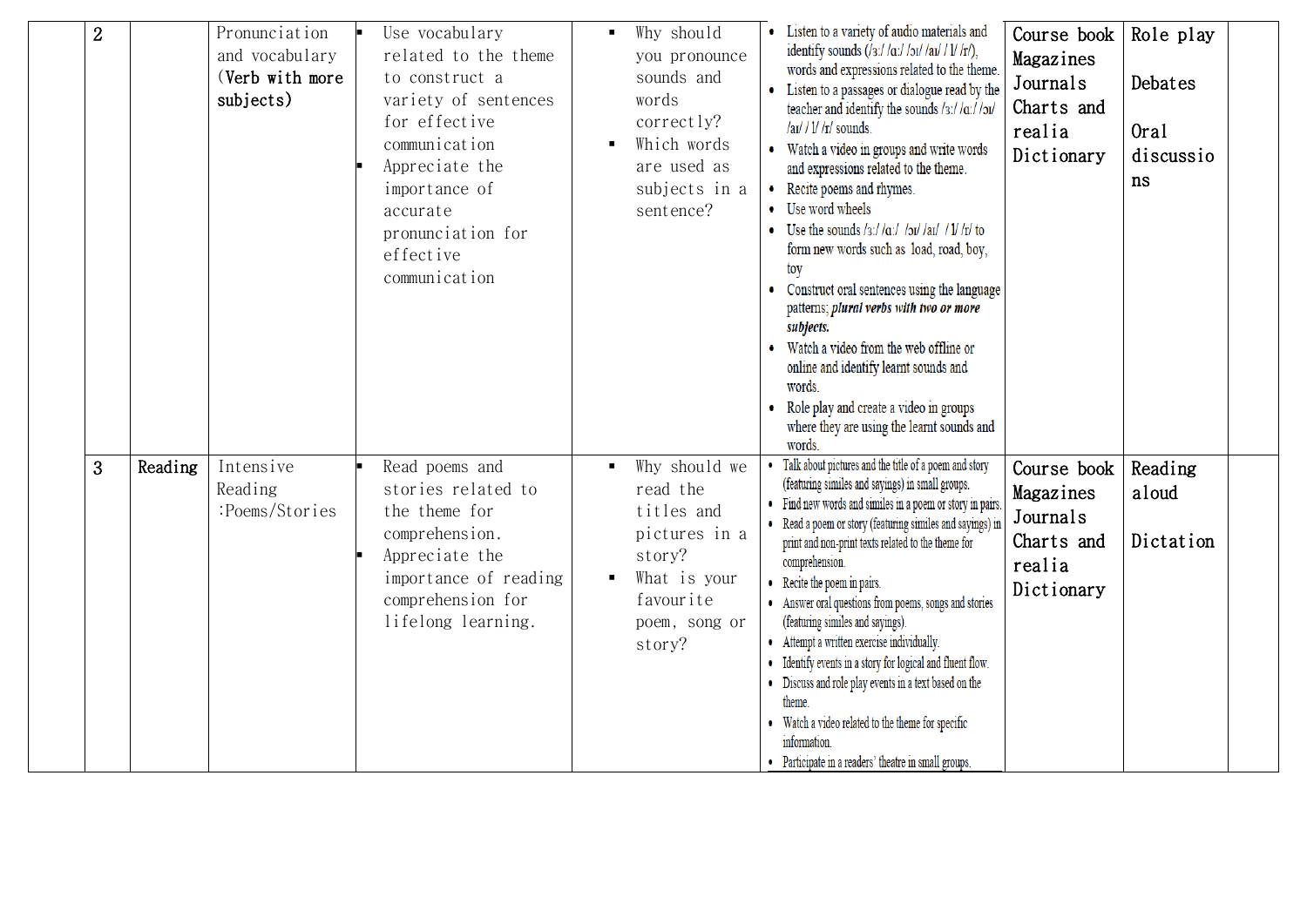|   | 4            |         | Intensive<br>Reading<br>:Poems/Stories | Apply appropriate<br>reading techniques to<br>answer direct and<br>indirect questions<br>based on a poem or<br>story for self-<br>expression.<br>Appreciate the<br>importance of reading<br>comprehension for<br>lifelong learning. | Why should we<br>read the<br>titles and<br>pictures in a<br>story?<br>What is your<br>$\blacksquare$<br>favourite<br>poem, song or<br>story?         | • Talk about pictures and the title of a poem and story<br>(featuring similes and sayings) in small groups.<br>• Find new words and similes in a poem or story in pairs.<br>• Read a poem or story (featuring similes and sayings) in<br>print and non-print texts related to the theme for<br>comprehension.<br>• Recite the poem in pairs.<br>• Answer oral questions from poems, songs and stories<br>(featuring similes and sayings).<br>• Attempt a written exercise individually.<br>• Identify events in a story for logical and fluent flow.<br>• Discuss and role play events in a text based on the<br>theme.<br>• Watch a video related to the theme for specific<br>information.<br>• Participate in a readers' theatre in small groups. | Course book<br>Magazines<br>Journals<br>Charts and<br>realia<br>Dictionary | Reading<br>aloud<br>Dictation |  |
|---|--------------|---------|----------------------------------------|-------------------------------------------------------------------------------------------------------------------------------------------------------------------------------------------------------------------------------------|------------------------------------------------------------------------------------------------------------------------------------------------------|------------------------------------------------------------------------------------------------------------------------------------------------------------------------------------------------------------------------------------------------------------------------------------------------------------------------------------------------------------------------------------------------------------------------------------------------------------------------------------------------------------------------------------------------------------------------------------------------------------------------------------------------------------------------------------------------------------------------------------------------------|----------------------------------------------------------------------------|-------------------------------|--|
| 4 | $\mathbf{1}$ | Grammar | Parts of speech<br>Regular Nouns:      | Identify plurals of<br>regular and irregular<br>nouns for effective<br>communication.<br>Appreciate the use of<br>regular and irregular<br>nouns in<br>communication                                                                | How do you<br>$\blacksquare$<br>show the<br>number of<br>things you<br>have?<br>Which things<br>$\blacksquare$<br>do we have in<br>our<br>classroom? | • Give examples of regular and irregular nouns.<br>• Discuss the difference between regular and<br>irregular nouns.<br>• Pick out and write plurals of regular and<br>irregular nouns from audio recording.<br>• Construct sentences in pairs using regular and<br>irregular nouns in their plural forms.<br>• Look up regular and irregular nouns on the<br>internet and write them down.<br>• Create a puzzle using a list of regular and<br>irregular nouns on a digital device or exercise<br>book in pairs or groups.                                                                                                                                                                                                                           | Course book<br>Magazines<br>Journals<br>Charts and<br>realia<br>Dictionary | Role play<br>Short<br>answers |  |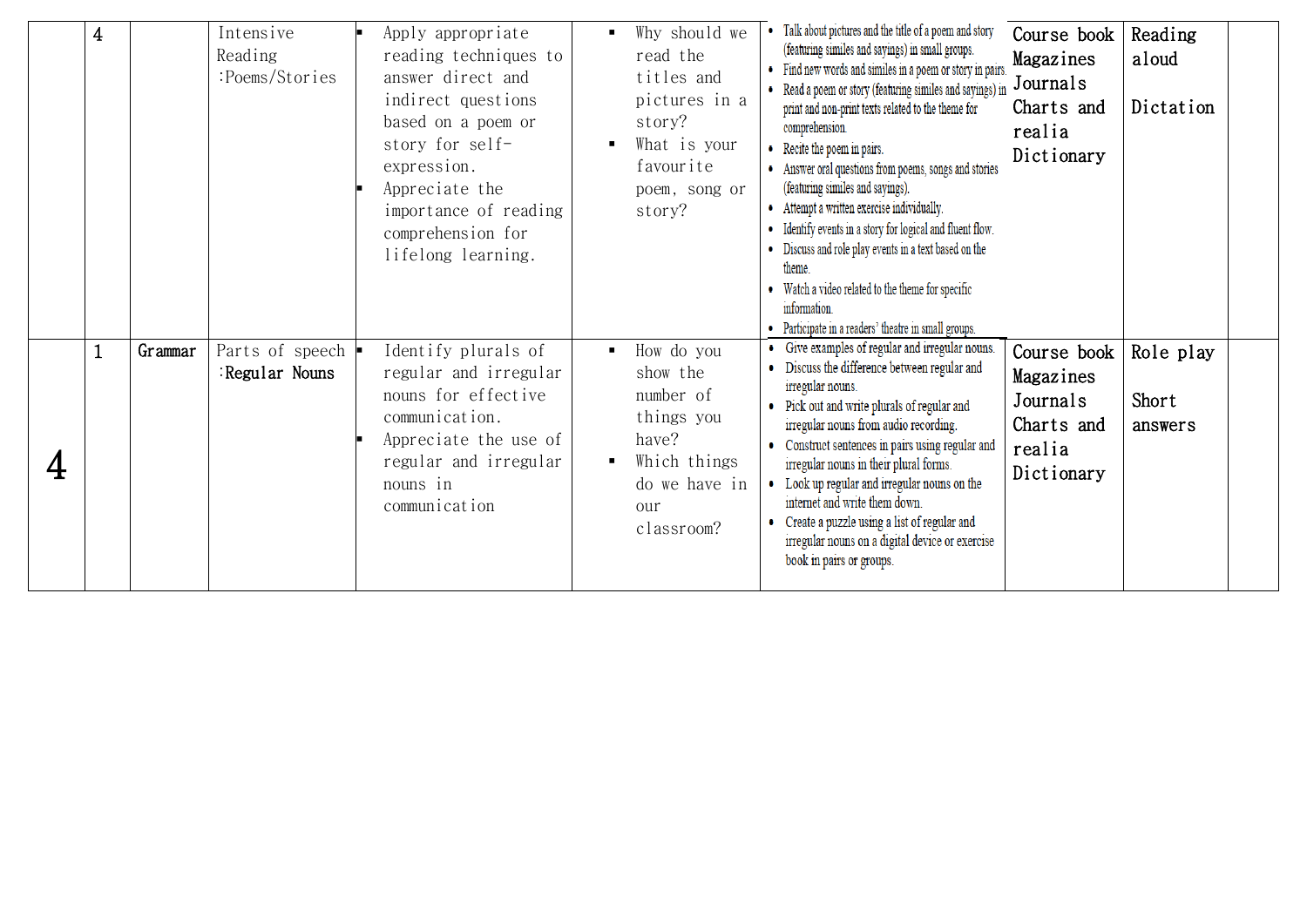| $\overline{2}$ |         | Parts of speech  <br>: irregular<br><b>Nouns</b> | Use plurals of<br>regular and irregular<br>nouns correctly in<br>spoken and written<br>language for<br>communication<br>clarity.<br>Appreciate the use of<br>regular and irregular<br>nouns in<br>communication | $\blacksquare$ | How do you<br>show the<br>number of<br>things you<br>have?<br>Which things<br>do we have in<br>our<br>classroom?                  | • Give examples of regular and irregular nouns.<br>• Discuss the difference between regular and<br>irregular nouns.<br>• Pick out and write plurals of regular and<br>irregular nouns from audio recording.<br>• Construct sentences in pairs using regular and<br>irregular nouns in their plural forms.<br>• Look up regular and irregular nouns on the<br>internet and write them down.<br>• Create a puzzle using a list of regular and<br>irregular nouns on a digital device or exercise<br>book in pairs or groups. | Course book<br>Magazines<br>Journals<br>Charts and<br>realia<br>Dictionary | Role play<br>Short<br>answers           |  |
|----------------|---------|--------------------------------------------------|-----------------------------------------------------------------------------------------------------------------------------------------------------------------------------------------------------------------|----------------|-----------------------------------------------------------------------------------------------------------------------------------|----------------------------------------------------------------------------------------------------------------------------------------------------------------------------------------------------------------------------------------------------------------------------------------------------------------------------------------------------------------------------------------------------------------------------------------------------------------------------------------------------------------------------|----------------------------------------------------------------------------|-----------------------------------------|--|
| 3 <sup>2</sup> | Writing | Guided writing<br>: Open ended<br>compositions   | Express ideas on a<br>given topic<br>relevantly for<br>effective<br>communication.<br>Appreciate the<br>importance of<br>creativity in writing<br>for effective<br>communication                                |                | Why is it<br>necessary to<br>express<br>thoughts and<br>feelings<br>clearly?<br>How can you<br>make your<br>story<br>interesting? | • Discuss how to write a story on a given topic in<br>small groups.<br>• Discuss the possible order of events in the story<br>in small groups.<br>• Write the first paragraph of a composition in<br>pairs while observing the correct punctuation<br>and spelling.<br>Write the whole composition legibly and neatly.<br>• Proof-read their compositions in pairs.<br>• Share their completed stories in small groups.<br>• Search and read written compositions online or<br>offline.                                    | Course book<br>Magazines<br>Journals<br>Charts and<br>realia<br>Dictionary | $\text{Self}$<br>assessmen<br>t learner |  |
| 4              |         | Guided writing<br>:Open ended<br>compositions    | Write and open-ended<br>composition<br>creatively for self-<br>expression<br>Appreciate the<br>importance of<br>creativity in writing<br>for effective<br>communication                                         | $\blacksquare$ | Why is it<br>necessary to<br>express<br>thoughts and<br>feelings<br>clearly?<br>How can you<br>make your<br>story<br>interesting? | Discuss how to write a story on a given topic in<br>small groups.<br>• Discuss the possible order of events in the story<br>in small groups.<br>• Write the first paragraph of a composition in<br>pairs while observing the correct punctuation<br>and spelling.<br>• Write the whole composition legibly and neatly.<br>• Proof-read their compositions in pairs.<br>• Share their completed stories in small groups.<br>• Search and read written compositions online or<br>offline.                                    | Course book<br>Magazines<br>Journals<br>Charts and<br>realia<br>Dictionary | $Self-$<br>assessmen<br>t learner       |  |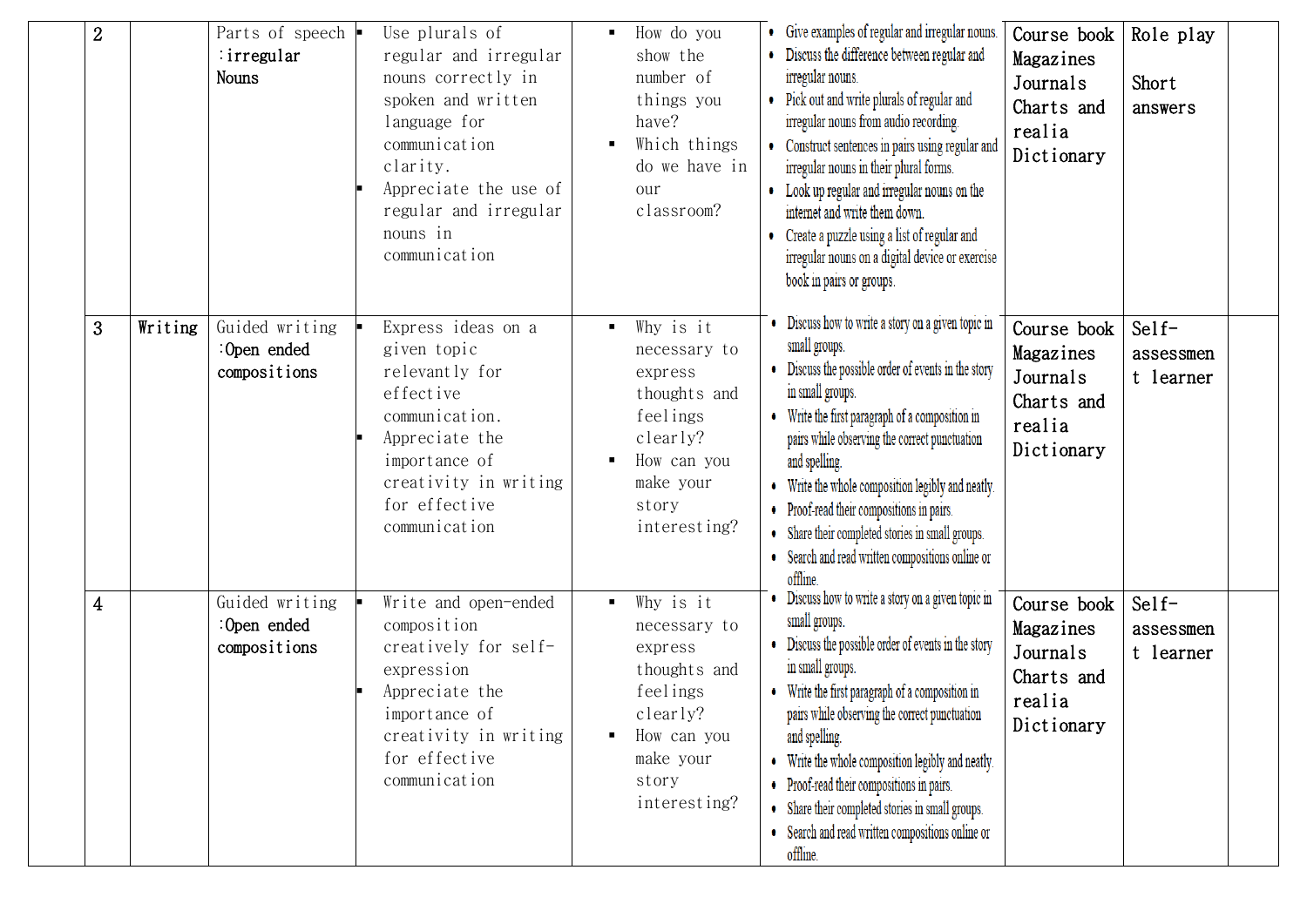|   |                | Listeni                                   | Pronunciation                                                   | Identify polite words                                                                                                                                                                   | ٠. | Why should we                                                                                                       | • Identify words and phrases containing the                                                                                                                                                                                                                                                                                                                                                                                                                                                                                                                                                                                                                                                                                                                                                                                                                                                                       | Course book                                                                | Oral                                            |  |
|---|----------------|-------------------------------------------|-----------------------------------------------------------------|-----------------------------------------------------------------------------------------------------------------------------------------------------------------------------------------|----|---------------------------------------------------------------------------------------------------------------------|-------------------------------------------------------------------------------------------------------------------------------------------------------------------------------------------------------------------------------------------------------------------------------------------------------------------------------------------------------------------------------------------------------------------------------------------------------------------------------------------------------------------------------------------------------------------------------------------------------------------------------------------------------------------------------------------------------------------------------------------------------------------------------------------------------------------------------------------------------------------------------------------------------------------|----------------------------------------------------------------------------|-------------------------------------------------|--|
|   |                | ng and<br>Speakin<br>g<br>(ETIQUE<br>TTE) | and Vocabulary:<br>Polite words<br>and phrases                  | and phrases in<br>conversations for<br>communication<br>clarity.<br>Pronounce and phrases<br>containing sounds<br>related to etiquette<br>accurately for<br>effective<br>communication. |    | pronounce<br>sounds and<br>words<br>clearly?<br>Which words<br>do we use to<br>show<br>politeness?                  | sounds /e/, /ei/, /p/ and /b/.<br>• Use tongue twisters to practise the sounds /e/,<br>$/eu/$ , $/pl$ and $/bl$ .<br>• Listen to correct pronunciation of words and<br>phrases related to etiquette and containing the<br>sounds /e/, /eɪ/, /p/ and /b/ from a digital<br>device.<br>Practise saying words and phrases containing<br>the sounds /e/, /eɪ/, /p/ and /b/.<br>• Use a word puzzle to find words and phrases<br>containing the sounds learnt, in small groups.<br>• Say words and phrases related to the theme<br>correctly.<br>• Construct simple sentences using words<br>related to the theme.<br>• Write dictated words related to etiquette<br>correctly.<br>• Write words containing the sounds /e/, /ei/,<br>/p/ and /b/ from a dictation in small groups.<br>• Recite a poem featuring words related to<br>etiquette, in groups.                                                              | Magazines<br>Journals<br>Charts and<br>realia<br>Dictionary                | presentat<br>ions<br>Public<br>speaking         |  |
| 5 | $\overline{2}$ |                                           | Pronunciation<br>and Vocabulary:<br>Polite words<br>and phrases | Use appropriate words<br>and phrases to show<br>politeness in<br>different context.<br>Appreciate the<br>importance of using<br>polite words and<br>phrases in different<br>contexts.   |    | Why should we<br>pronounce<br>sounds and<br>words<br>clearly?<br>Which words<br>do we use to<br>show<br>politeness? | • Identify words and phrases containing the<br>sounds /e/, /ei/, /p/ and /b/.<br>• Use tongue twisters to practise the sounds /e/,<br>$/$ eɪ $/$ , $/$ p $/$ and $/$ b $/$ .<br>• Listen to correct pronunciation of words and<br>phrases related to etiquette and containing the<br>sounds /e/, /eɪ/, /p/ and /b/ from a digital<br>device.<br>• Practise saying words and phrases containing<br>the sounds /e/, /eɪ/, /p/ and /b/.<br>• Use a word puzzle to find words and phrases<br>containing the sounds learnt, in small groups.<br>• Say words and phrases related to the theme<br>correctly.<br>• Construct simple sentences using words<br>related to the theme.<br>• Write dictated words related to etiquette<br>correctly.<br>• Write words containing the sounds /e/, /eɪ/,<br>/p/ and /b/ from a dictation in small groups.<br>• Recite a poem featuring words related to<br>etiquette, in groups. | Course book<br>Magazines<br>Journals<br>Charts and<br>realia<br>Dictionary | Oral<br>presentat<br>ions<br>Public<br>speaking |  |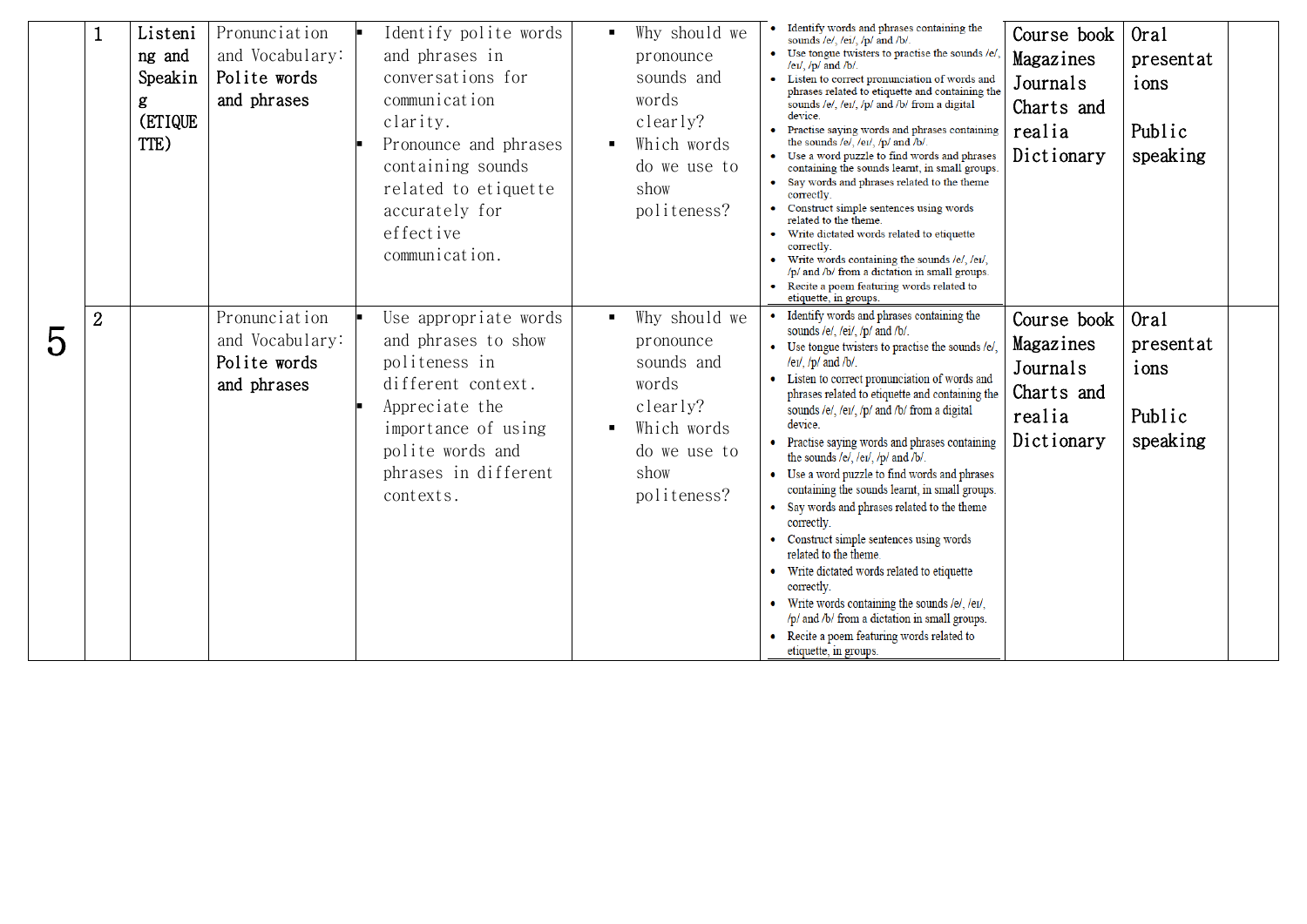| 3              | Reading | Intensive<br>Reading<br>$:$ Skimming | Read a text of about<br>300 words for<br>comprehension.<br>Apply appropriate<br>reading skills when<br>reading a text of<br>about 300 words to<br>obtain both factual<br>and inferential<br>information.<br>Appreciate the<br>importance of<br>intensive reading in<br>their day-to- day<br>life. | Why do we<br>read?<br>How can we<br>read faster? | • Read a variety of print and non-print texts of about 300<br>words for comprehension.<br>• Answer factual and inferential questions from a variety<br>of texts of about 300 words.<br>• Infer the meaning of new words.<br>• Retell stories related to the theme in pairs or groups.<br>• Identify events in a story or a passage of about 300<br>words with logical and fluent flow.<br>• Discuss and role play events in a text based on the<br>theme.<br>• Watch a video on etiquette for specific information.<br>• Skim or scan a comic, magazine, newspaper or age<br>appropriate reader.<br>• Scan for information such as words and answer<br>questions from print or digital text.<br>• Skim through a digital text of about 300 words<br>focusing mainly on the title and illustrations. | Course book<br>Magazines<br>Journals<br>Charts and<br>realia<br>Dictionary | Learner<br>journals<br>Peer<br>assesment |
|----------------|---------|--------------------------------------|---------------------------------------------------------------------------------------------------------------------------------------------------------------------------------------------------------------------------------------------------------------------------------------------------|--------------------------------------------------|-----------------------------------------------------------------------------------------------------------------------------------------------------------------------------------------------------------------------------------------------------------------------------------------------------------------------------------------------------------------------------------------------------------------------------------------------------------------------------------------------------------------------------------------------------------------------------------------------------------------------------------------------------------------------------------------------------------------------------------------------------------------------------------------------------|----------------------------------------------------------------------------|------------------------------------------|
| $\overline{4}$ |         | Intensive<br>Reading:<br>scanning    | Read a text of about<br>300 words for<br>comprehension.<br>Apply appropriate<br>reading skills when<br>reading a text of<br>about 300 words to<br>obtain both factual<br>and inferential<br>information.<br>Appreciate the<br>importance of<br>intensive reading in<br>their day-to- day<br>life. | Why do we<br>read?<br>How can we<br>read faster? | • Read a variety of print and non-print texts of about 300<br>words for comprehension.<br>• Answer factual and inferential questions from a variety<br>of texts of about 300 words.<br>• Infer the meaning of new words.<br>• Retell stories related to the theme in pairs or groups.<br>• Identify events in a story or a passage of about 300<br>words with logical and fluent flow.<br>• Discuss and role play events in a text based on the<br>theme.<br>• Watch a video on etiquette for specific information.<br>• Skim or scan a comic, magazine, newspaper or age<br>appropriate reader.<br>• Scan for information such as words and answer<br>questions from print or digital text.<br>• Skim through a digital text of about 300 words<br>focusing mainly on the title and illustrations. | Course book<br>Magazines<br>Journals<br>Charts and<br>realia<br>Dictionary | Learner<br>journals<br>Peer<br>assesment |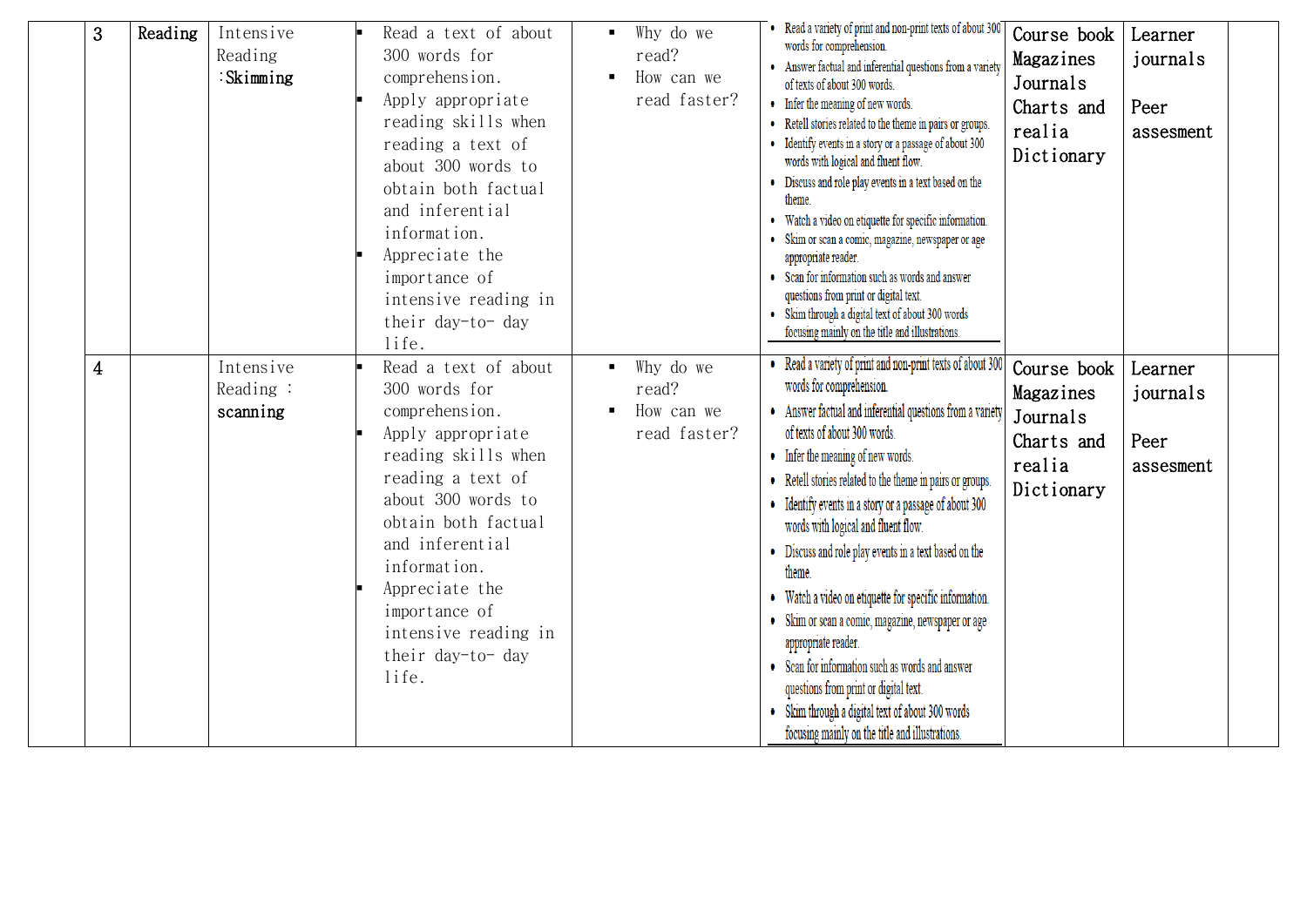| 6 |                | Grammar | Language<br>pattern: <b>Enough</b><br>+ Nominal<br>$+Infinitive/A$<br>$lot/a$ lot of $\cdots$ | Use language pattern<br>correctly for fluency<br>in speech.<br>Appreciate the<br>importance of<br>language structures<br>for effective<br>communication                               | Why should we<br>$\blacksquare$<br>use correct<br>sentences in<br>our speech or<br>writing?<br>How can we<br>$\blacksquare$<br>write correct<br>sentences? | Recite a poem with the pattern enough $+$<br>Course book<br>Word<br>nominal + infinitive and a lot/a lot of<br>Magazines<br>games<br>related to the theme in small groups.<br>Journals<br>• Identify lines from the poem that have<br>Writing<br>Charts and<br>the language patterns enough + nominal<br>realia<br>tests<br>+ infinitive and a lot/a lot of<br>Dictionary<br>• Construct sentences related to the theme<br>using the language patterns enough +<br>nominal + infinitive and a lot/a lot of<br>in pairs.<br>• Complete a written exercise based on the<br>language patterns enough + nominal +<br>infinitive and a lot/a lot of |  |
|---|----------------|---------|-----------------------------------------------------------------------------------------------|---------------------------------------------------------------------------------------------------------------------------------------------------------------------------------------|------------------------------------------------------------------------------------------------------------------------------------------------------------|------------------------------------------------------------------------------------------------------------------------------------------------------------------------------------------------------------------------------------------------------------------------------------------------------------------------------------------------------------------------------------------------------------------------------------------------------------------------------------------------------------------------------------------------------------------------------------------------------------------------------------------------|--|
|   | $\overline{2}$ |         | Language<br>pattern: Enough<br>+ Nominal<br>$+Infinitive/A$<br>$lot/a$ lot of $\cdots$        | Respond correctly to<br>questions on the<br>language patterns in<br>written communication<br>Appreciate the<br>importance of<br>language structures<br>for effective<br>communication | Why should we<br>use correct<br>sentences in<br>our speech or<br>writing?<br>How can we<br>write correct<br>sentences?                                     | • Recite a poem with the pattern enough $+$<br>Course book<br>Word<br>nominal + infinitive and a lot/a lot of<br>Magazines<br>games<br>related to the theme in small groups.<br>Journals<br>• Identify lines from the poem that have<br>Writing<br>Charts and<br>the language patterns enough + nominal<br>realia<br>tests<br>+ infinitive and a lot/a lot of<br>Dictionary<br>• Construct sentences related to the theme<br>using the language patterns enough +<br>nominal + infinitive and a lot/a lot of<br>in pairs.<br>Complete a written exercise based on the<br>language patterns enough + nominal +<br>infinitive and a lot/a lot of |  |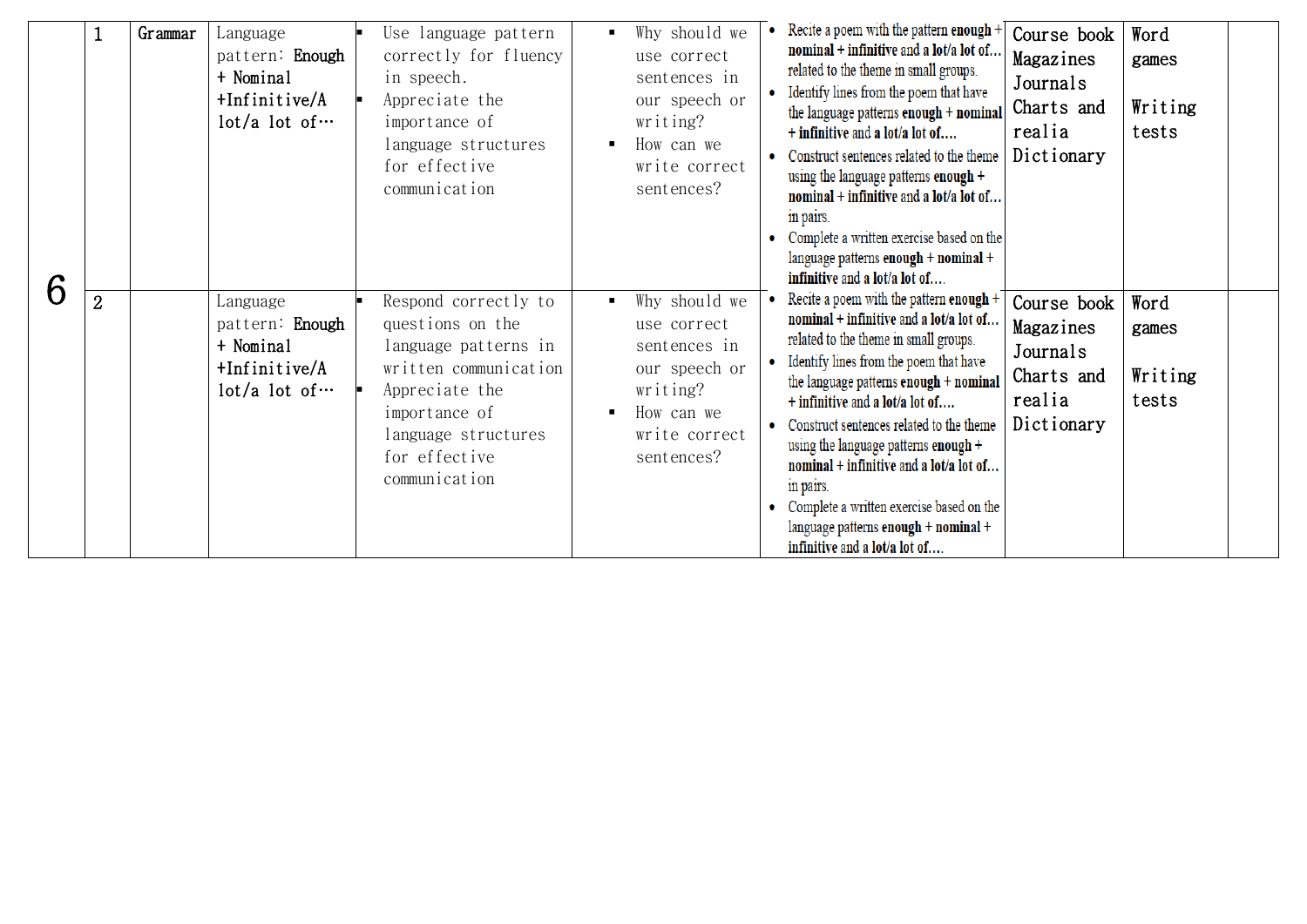| 3              | Writing | Handwriting<br>:Legibility and<br>Neatness        | Write legibly and<br>neatly in print<br>script for clarity of<br>communication.<br>Apply the use of<br>accurate and<br>consistent spelling<br>in a variety of print<br>scripts for effective<br>communication.     | How does<br>being unable<br>to read other<br>people's<br>work make you<br>feel?<br>Why should<br>you ensure<br>your written<br>work is easy<br>to read?<br>What can make<br>it hard for<br>others to<br>read your<br>work? | Use appropriate writing instruments (pencil<br>first and then a pen).<br>Print lower and upper case letters neatly and<br>legibly paying attention to consistent letter size<br>and height, direction of strokes such as dots,<br>tails, crossbars, curves and differences in letter<br>orientation like 'd and 'b.<br>Write silent letters in words and phrases such<br>as 'please listen' 'I beg your pardon', 'may I<br>borrow your watch'<br>• Look up words in online dictionaries such as in<br>pairs.<br>Consistently use the correct spelling of words<br>with blends and double consonants. | Course book<br>Magazines<br>Journals<br>Charts and<br>realia<br>Dictionary | Writing<br>tests |  |
|----------------|---------|---------------------------------------------------|--------------------------------------------------------------------------------------------------------------------------------------------------------------------------------------------------------------------|----------------------------------------------------------------------------------------------------------------------------------------------------------------------------------------------------------------------------|------------------------------------------------------------------------------------------------------------------------------------------------------------------------------------------------------------------------------------------------------------------------------------------------------------------------------------------------------------------------------------------------------------------------------------------------------------------------------------------------------------------------------------------------------------------------------------------------------|----------------------------------------------------------------------------|------------------|--|
| $\overline{4}$ |         | Handwriting<br>:Legibility and<br><b>Neatness</b> | Apply accurate and<br>consistent spelling<br>in print script for<br>writing fluency<br>Apply the use of<br>accurate and<br>consistent spelling<br>in a variety of print<br>scripts for effective<br>communication. | How does<br>being unable<br>to read other<br>people's<br>work make you<br>feel?<br>Why should<br>you ensure<br>your written<br>work is easy<br>to read?<br>What can make<br>it hard for<br>others to<br>read your<br>work? | Use appropriate writing instruments (pencil<br>first and then a pen).<br>Print lower and upper case letters neatly and<br>legibly paying attention to consistent letter size<br>and height, direction of strokes such as dots,<br>tails, crossbars, curves and differences in letter<br>orientation like 'd and 'b.<br>Write silent letters in words and phrases such<br>as 'please listen' 'I beg your pardon', 'may I<br>borrow your watch'<br>Look up words in online dictionaries such as in<br>pairs.<br>Consistently use the correct spelling of words<br>with blends and double consonants.   | Course book<br>Magazines<br>Journals<br>Charts and<br>realia<br>Dictionary | Writing<br>tests |  |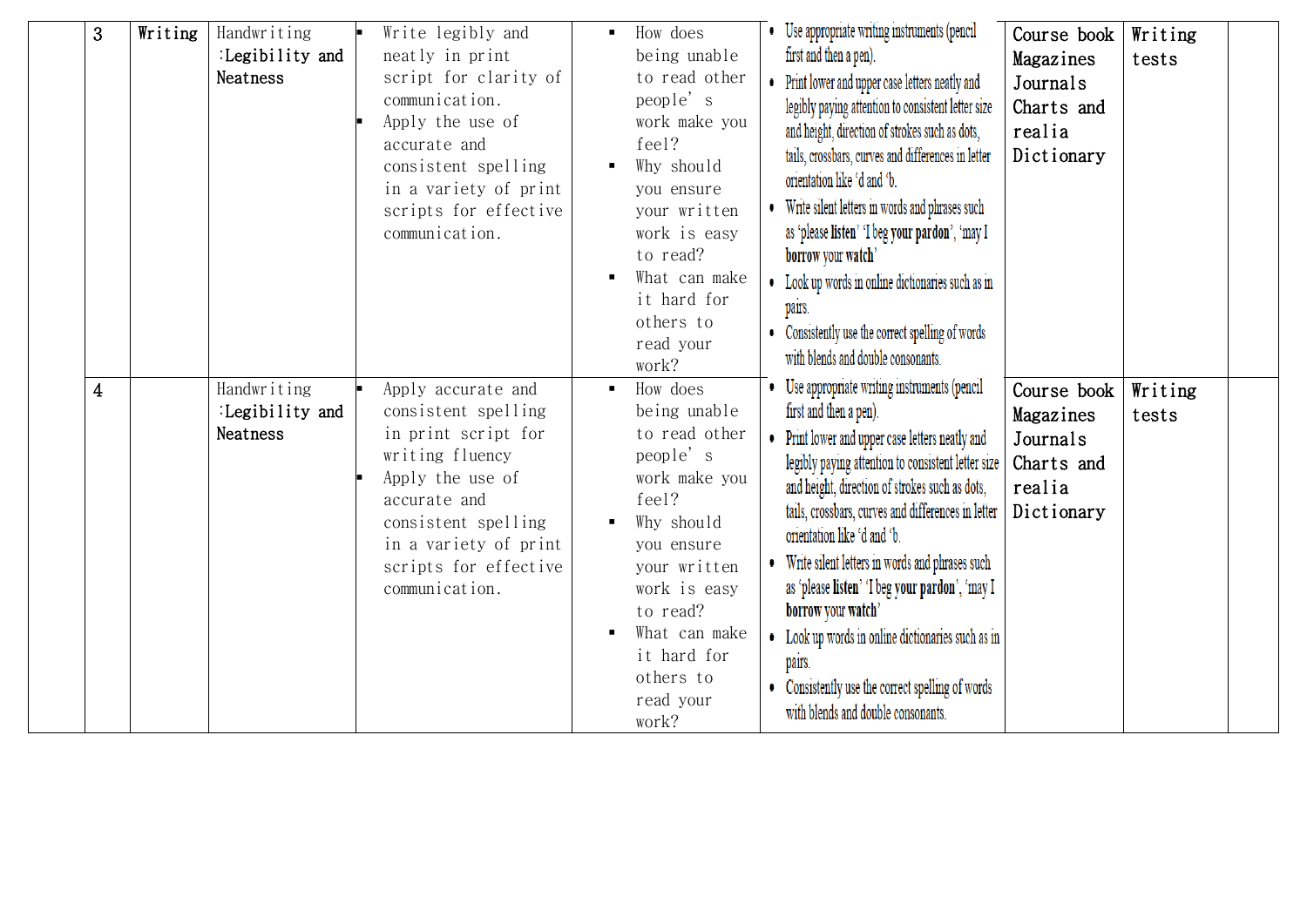|                |                |         |                |                       |                |               | • Listen to and recite short rhythmic poems.                                                                  |             |           |  |
|----------------|----------------|---------|----------------|-----------------------|----------------|---------------|---------------------------------------------------------------------------------------------------------------|-------------|-----------|--|
|                |                | Listeni | Pronunciation  | Identify word stress  | ٠.             | Why should we | • Say tongue twisters to practise the sounds /p/ ei/                                                          | Course book | Public    |  |
|                |                | ng and  | and vocabulary | in an oral or written |                | learn new     | /ai/ and the consonant clusters 'sn' 'tr' 'st'<br>• Identify words containing the sounds /p/ ei//ai/ and      | Magazines   | speaking  |  |
|                |                | speakin | :Word stress   | context for effective |                | words?        | the consonant clusters 'sn' 'tr' 'st'                                                                         | Journals    |           |  |
|                |                | g       |                | communication.        |                | How can we    | • Say words related to the theme using the correct<br>stress in pairs or small groups. ('object, ob'ject)     | Charts and  | Role play |  |
|                |                | (ACCIDE |                | Pronounce words       |                | say sounds    | • Construct sentences with words whose meaning                                                                |             |           |  |
|                |                | NTS:FIR |                | related to the theme  |                | and words     | may be distinguished through word stress, in small<br>groups.                                                 | realia      |           |  |
|                |                | ST AID) |                | using the correct     |                | correctly?    | • Construct sentences using vocabulary related to the                                                         | Dictionary  |           |  |
|                |                |         |                | stress for effective  |                |               | theme.<br>• Listen to the correct pronunciation of words whose                                                |             |           |  |
|                |                |         |                | communication         |                |               | meaning is contrasted by stress from an audio or                                                              |             |           |  |
|                |                |         |                |                       |                |               | phone recordings.<br>• Record themselves in pairs/small groups and                                            |             |           |  |
|                |                |         |                |                       |                |               | present the recording to the whole class.<br>Play a listening game on contrast using word stress.             |             |           |  |
|                |                |         |                |                       |                |               | • Organise a reader's theatre and enjoy reading and                                                           |             |           |  |
|                |                |         |                |                       |                |               | reciting poems.<br>• Listen to and recite short rhythmic poems.                                               |             |           |  |
|                | $\overline{2}$ |         | Pronunciation  | Use vocabulary        | $\blacksquare$ | Why should we | • Say tongue twisters to practise the sounds /p/ ei/                                                          | Course book | Public    |  |
| $\overline{7}$ |                |         | and vocabulary | related to the theme  |                | learn new     | /ai/ and the consonant clusters 'sn' 'tr' 'st'                                                                | Magazines   | speaking  |  |
|                |                |         | :Word stress   | in a variety of       |                | words?        | • Identify words containing the sounds /p/ ei//ai/ and                                                        | Journals    |           |  |
|                |                |         |                | context for speech    |                | How can we    | the consonant clusters 'sn' 'tr' 'st'                                                                         | Charts and  | Role play |  |
|                |                |         |                | clarity.              |                | say sounds    | • Say words related to the theme using the correct<br>stress in pairs or small groups. ('object, ob'ject)     | realia      |           |  |
|                |                |         |                | Appreciate the use of |                | and words     | • Construct sentences with words whose meaning                                                                | Dictionary  |           |  |
|                |                |         |                | stress in a variety   |                | correctly?    | may be distinguished through word stress, in small                                                            |             |           |  |
|                |                |         |                | of context for        |                |               | groups.                                                                                                       |             |           |  |
|                |                |         |                | effective             |                |               | • Construct sentences using vocabulary related to the<br>theme.                                               |             |           |  |
|                |                |         |                | communication         |                |               | • Listen to the correct pronunciation of words whose                                                          |             |           |  |
|                |                |         |                |                       |                |               | meaning is contrasted by stress from an audio or                                                              |             |           |  |
|                |                |         |                |                       |                |               | phone recordings.                                                                                             |             |           |  |
|                |                |         |                |                       |                |               | • Record themselves in pairs/small groups and                                                                 |             |           |  |
|                |                |         |                |                       |                |               | present the recording to the whole class.                                                                     |             |           |  |
|                |                |         |                |                       |                |               | • Play a listening game on contrast using word stress.<br>• Organise a reader's theatre and enjoy reading and |             |           |  |
|                |                |         |                |                       |                |               | reciting poems.                                                                                               |             |           |  |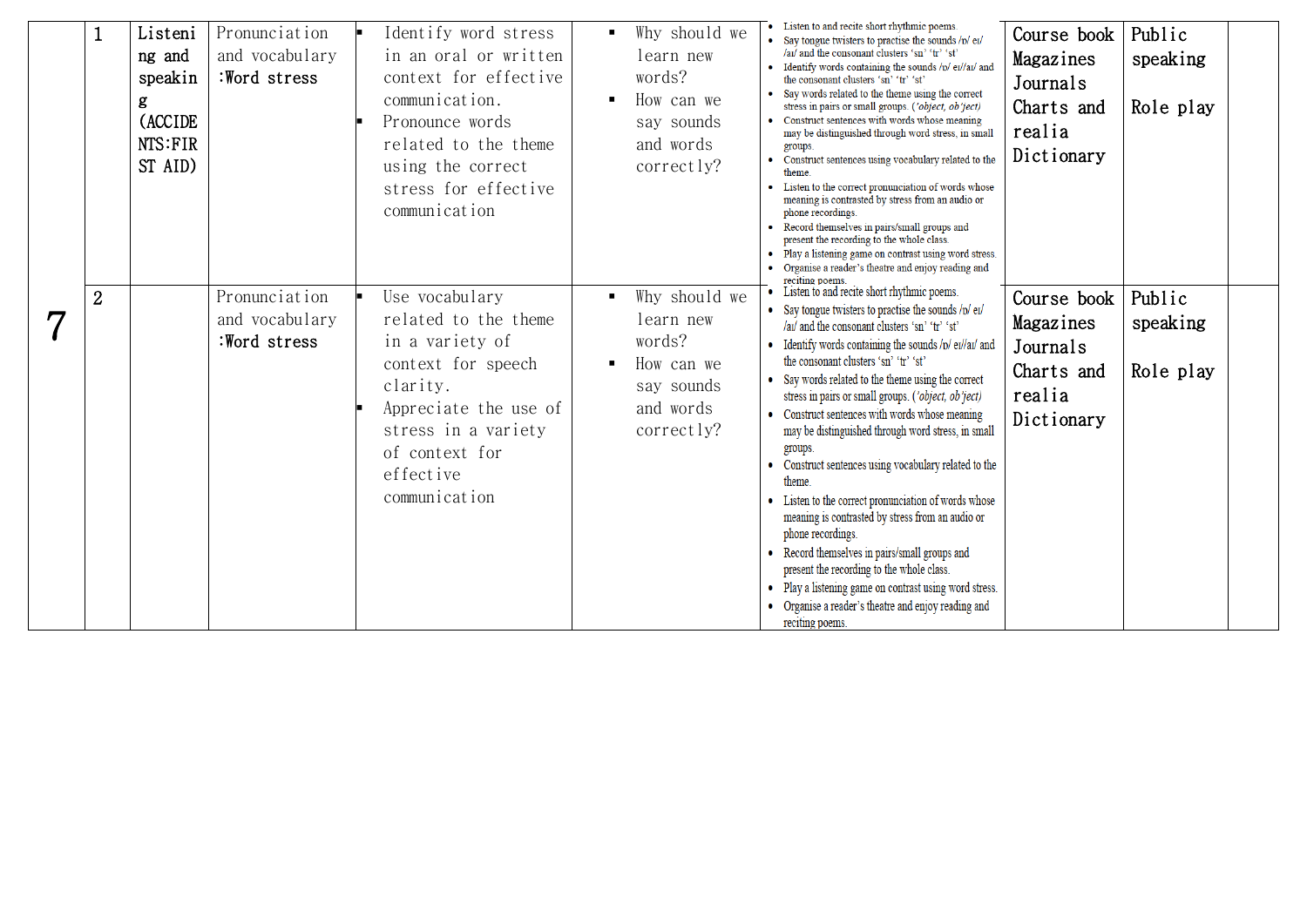| 3 | Reading | Intensive<br>Reading<br>:Visuals | Read visuals in print<br>and digital formats<br>for information<br>Integrate visual<br>information such as<br>maps, photographs and<br>videos with other<br>information in print<br>and digital texts for<br>comprehension | Why is it<br>٠<br>important to<br>interpret<br>visuals<br>correctly?<br>How do<br>visuals like<br>photos and<br>videos<br>enhance our<br>understanding<br>of a text?<br>What<br>information<br>do we obtain<br>from visual<br>media such as<br>photos and<br>videos | Read age appropriate digital texts in different<br>formats such as audio texts, video texts and<br>animated stories.<br>Interpret visuals in pairs.<br>View cartoons, mimes, pictures, photographs,<br>comics among others and discuss them in pairs<br>or small groups.<br>Predict happenings in cartoons or comics and<br>write down their thoughts.<br>Conduct virtual tours on google maps and find<br>the direction of various places on the map in<br>groups.<br>Use google maps, digital maps and printed maps<br>to give directions.<br>Locate information from a simple map and make<br>short sentences using terms like north, south, east<br>and west. For example, 'The sun rises in the<br>east.'<br>View visuals such as photographs and videos.<br>Write one word that they associate with each<br>image or video.<br>- Identify a song that comes to mind for one or<br>more of the images.<br>Describe what all the images have in<br>common.<br>- Compare answers with classmates. | Course book<br>Magazines<br>Journals<br>Charts and<br>realia<br>Dictionary | Dictation<br>Learner<br>summaries |  |
|---|---------|----------------------------------|----------------------------------------------------------------------------------------------------------------------------------------------------------------------------------------------------------------------------|---------------------------------------------------------------------------------------------------------------------------------------------------------------------------------------------------------------------------------------------------------------------|------------------------------------------------------------------------------------------------------------------------------------------------------------------------------------------------------------------------------------------------------------------------------------------------------------------------------------------------------------------------------------------------------------------------------------------------------------------------------------------------------------------------------------------------------------------------------------------------------------------------------------------------------------------------------------------------------------------------------------------------------------------------------------------------------------------------------------------------------------------------------------------------------------------------------------------------------------------------------------------------------|----------------------------------------------------------------------------|-----------------------------------|--|
| 4 |         | Intensive<br>Reading<br>:Visuals | Interpret visual<br>media appropriately<br>for lifelong<br>learning.<br>Appreciate the<br>importance of visual<br>media in lifelong<br>learning.                                                                           | Why is it<br>important to<br>interpret<br>visuals<br>correctly?<br>How do<br>visuals like<br>photos and<br>videos<br>enhance our<br>understanding<br>of a text?<br>What<br>information<br>do we obtain<br>from visual<br>media such as<br>photos and<br>videos      |                                                                                                                                                                                                                                                                                                                                                                                                                                                                                                                                                                                                                                                                                                                                                                                                                                                                                                                                                                                                      | Course book<br>Magazines<br>Journals<br>Charts and<br>realia<br>Dictionary | Dictation<br>Learner<br>summaries |  |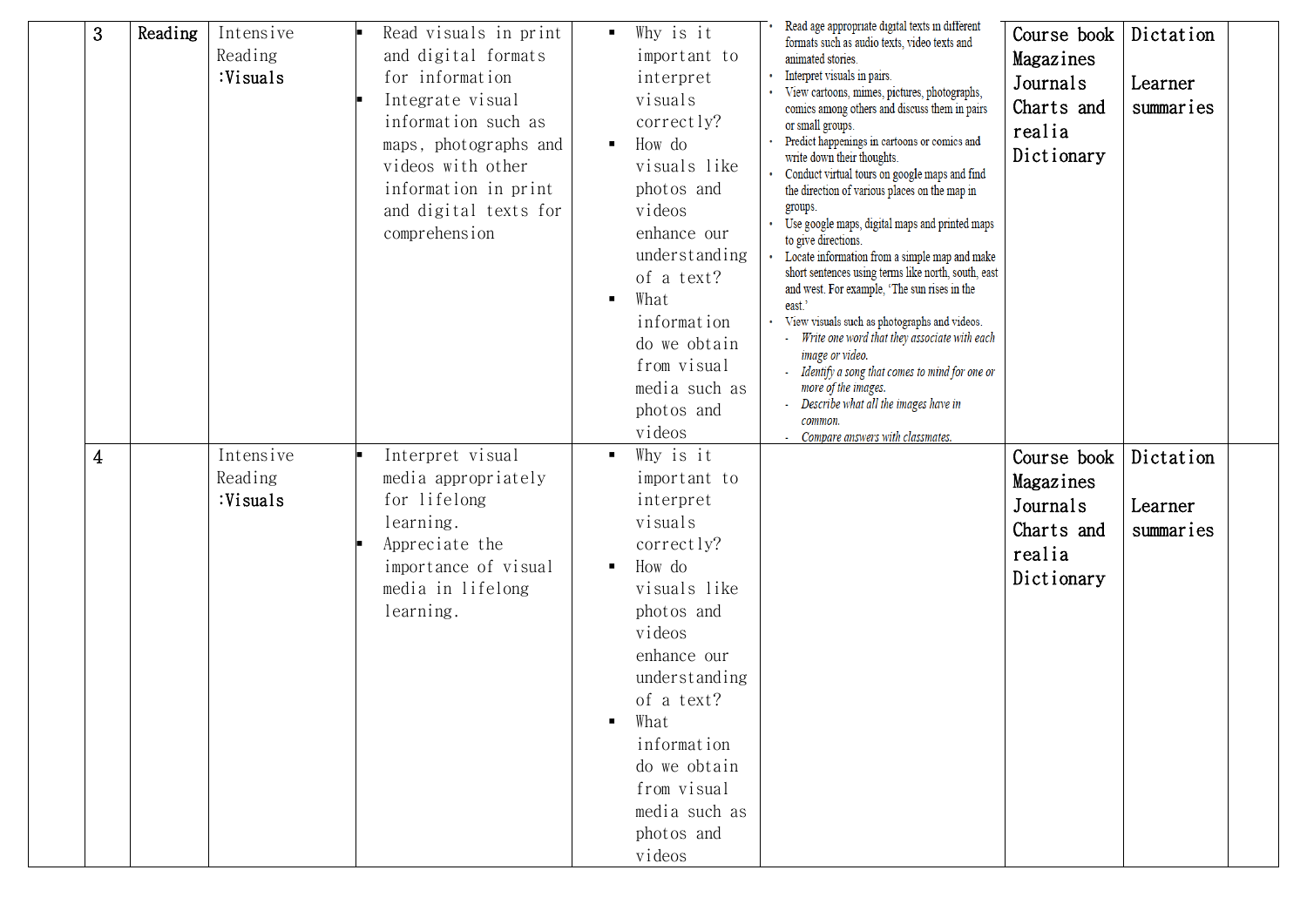|   |              |         |                                   |                                                                                                                                                                                                                |                                                                                                                                                                       | Read age appropriate digital texts in different<br>formats such as audio texts, video texts and<br>animated stories.<br>Interpret visuals in pairs.<br>· View cartoons, mimes, pictures, photographs,<br>comics among others and discuss them in pairs<br>or small groups.<br>Predict happenings in cartoons or comics and<br>write down their thoughts.<br>Conduct virtual tours on google maps and find<br>the direction of various places on the map in<br>groups.<br>Use google maps, digital maps and printed maps<br>to give directions.<br>Locate information from a simple map and make<br>short sentences using terms like north, south, east<br>and west. For example, 'The sun rises in the<br>east.'<br>View visuals such as photographs and videos.<br>Write one word that they associate with each<br>image or video.<br>Identify a song that comes to mind for one or<br>more of the images.<br>Describe what all the images have in<br>common.<br>Compare answers with classmates. |                                                                            |                                                         |  |
|---|--------------|---------|-----------------------------------|----------------------------------------------------------------------------------------------------------------------------------------------------------------------------------------------------------------|-----------------------------------------------------------------------------------------------------------------------------------------------------------------------|----------------------------------------------------------------------------------------------------------------------------------------------------------------------------------------------------------------------------------------------------------------------------------------------------------------------------------------------------------------------------------------------------------------------------------------------------------------------------------------------------------------------------------------------------------------------------------------------------------------------------------------------------------------------------------------------------------------------------------------------------------------------------------------------------------------------------------------------------------------------------------------------------------------------------------------------------------------------------------------------------|----------------------------------------------------------------------------|---------------------------------------------------------|--|
| 8 |              |         |                                   |                                                                                                                                                                                                                | <b>HALF TERM</b>                                                                                                                                                      |                                                                                                                                                                                                                                                                                                                                                                                                                                                                                                                                                                                                                                                                                                                                                                                                                                                                                                                                                                                                    |                                                                            |                                                         |  |
| 9 | $\mathbf{1}$ | Grammar | Pronouns<br>:Personal<br>Pronouns | Identify personal and<br>possessive pronouns<br>used as subjects and<br>objects for<br>communication<br>clarity.<br>Appreciate the<br>importance of<br>personal and<br>possessive pronouns<br>in communication | Which words<br>$\mathbf{r}$<br>replace names<br>of people or<br>things in<br>sentences?<br>Which words<br>do we use to<br>show that<br>something<br>belongs to<br>us? |                                                                                                                                                                                                                                                                                                                                                                                                                                                                                                                                                                                                                                                                                                                                                                                                                                                                                                                                                                                                    | Course book<br>Magazines<br>Journals<br>Charts and<br>realia<br>Dictionary | Short<br>answer<br>Dialogue<br>completio<br>$\mathbf n$ |  |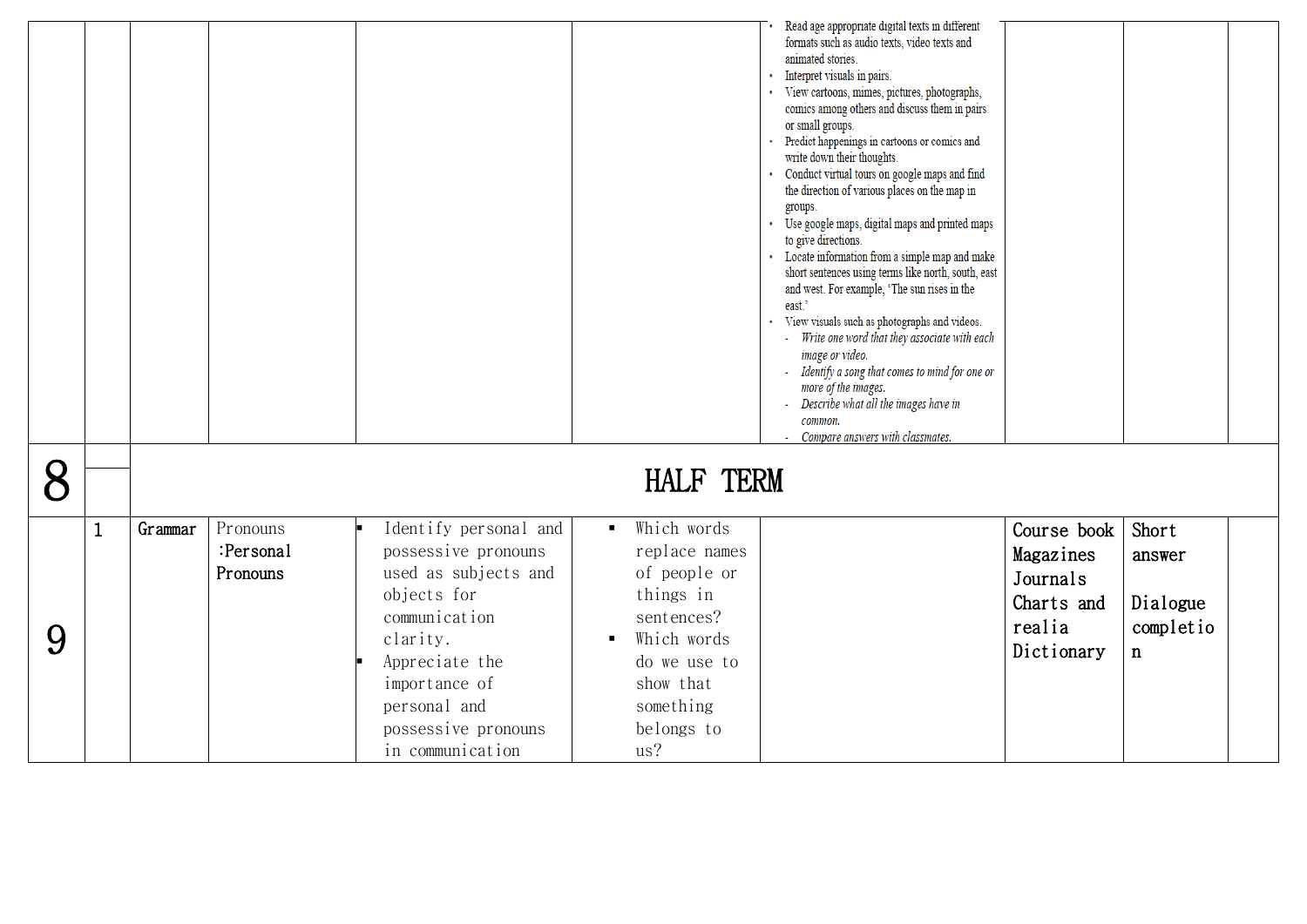|                |         |                                              |                                                                                                                                                                                                      |                                                                                                                                                       | Identify personal and possessive pronouns<br>used as subjects and objects in sentences<br>individually, in pairs or groups.<br>Construct sentences orally using personal<br>and possessive pronouns as subjects and<br>objects in small groups.<br>Write sentences using personal and<br>possessive pronouns individually.<br>Practise using personal and possessive<br>pronouns in pairs or groups.<br>Watch a video where personal and<br>possessive pronouns have been used.<br>Read a newspaper, magazine, poem<br>among others; identify personal and<br>possessive pronouns and type them on a<br>word processor, mobile device or tablet.<br>Create a list of sentences containing<br>pronouns, and key them in on a digital<br>device; share with friends via email, or<br>printed pages.   |                                                                            |                                                    |  |
|----------------|---------|----------------------------------------------|------------------------------------------------------------------------------------------------------------------------------------------------------------------------------------------------------|-------------------------------------------------------------------------------------------------------------------------------------------------------|-----------------------------------------------------------------------------------------------------------------------------------------------------------------------------------------------------------------------------------------------------------------------------------------------------------------------------------------------------------------------------------------------------------------------------------------------------------------------------------------------------------------------------------------------------------------------------------------------------------------------------------------------------------------------------------------------------------------------------------------------------------------------------------------------------|----------------------------------------------------------------------------|----------------------------------------------------|--|
| $\overline{2}$ |         | Possessive<br>pronouns                       | Use personal and<br>possessive pronouns<br>correctly as subject<br>and object for self-<br>expression.<br>Appreciate the<br>importance of<br>personal and<br>possessive pronouns<br>in communication | Which words<br>replace names<br>of people or<br>things in<br>sentences?<br>Which words<br>do we use to<br>show that<br>something<br>belongs to<br>us? | Identify personal and possessive pronouns<br>used as subjects and objects in sentences<br>individually, in pairs or groups.<br>• Construct sentences orally using personal<br>and possessive pronouns as subjects and<br>objects in small groups.<br>Write sentences using personal and<br>possessive pronouns individually.<br>Practise using personal and possessive<br>pronouns in pairs or groups.<br>Watch a video where personal and<br>possessive pronouns have been used.<br>Read a newspaper, magazine, poem<br>among others; identify personal and<br>possessive pronouns and type them on a<br>word processor, mobile device or tablet.<br>Create a list of sentences containing<br>pronouns, and key them in on a digital<br>device; share with friends via email, or<br>printed pages. | Course book<br>Magazines<br>Journals<br>Charts and<br>realia<br>Dictionary | Short<br>answer<br>Dialogue<br>completio<br>n      |  |
| 3              | Writing | Guided<br>Composition<br>:Friendly<br>Letter | Identify the key<br>parts of a friendly<br>letter in preparation<br>for writing<br>Write a friendly<br>letter using the<br>correct format for<br>effective<br>communication.                         | Why do you<br>pass<br>information<br>to others?<br>How do you<br>pass<br>information<br>to your<br>friends?                                           |                                                                                                                                                                                                                                                                                                                                                                                                                                                                                                                                                                                                                                                                                                                                                                                                     | Course book<br>Magazines<br>Journals<br>Charts and<br>realia<br>Dictionary | Peer<br>assessmen<br>t<br>Teacher<br>made<br>tests |  |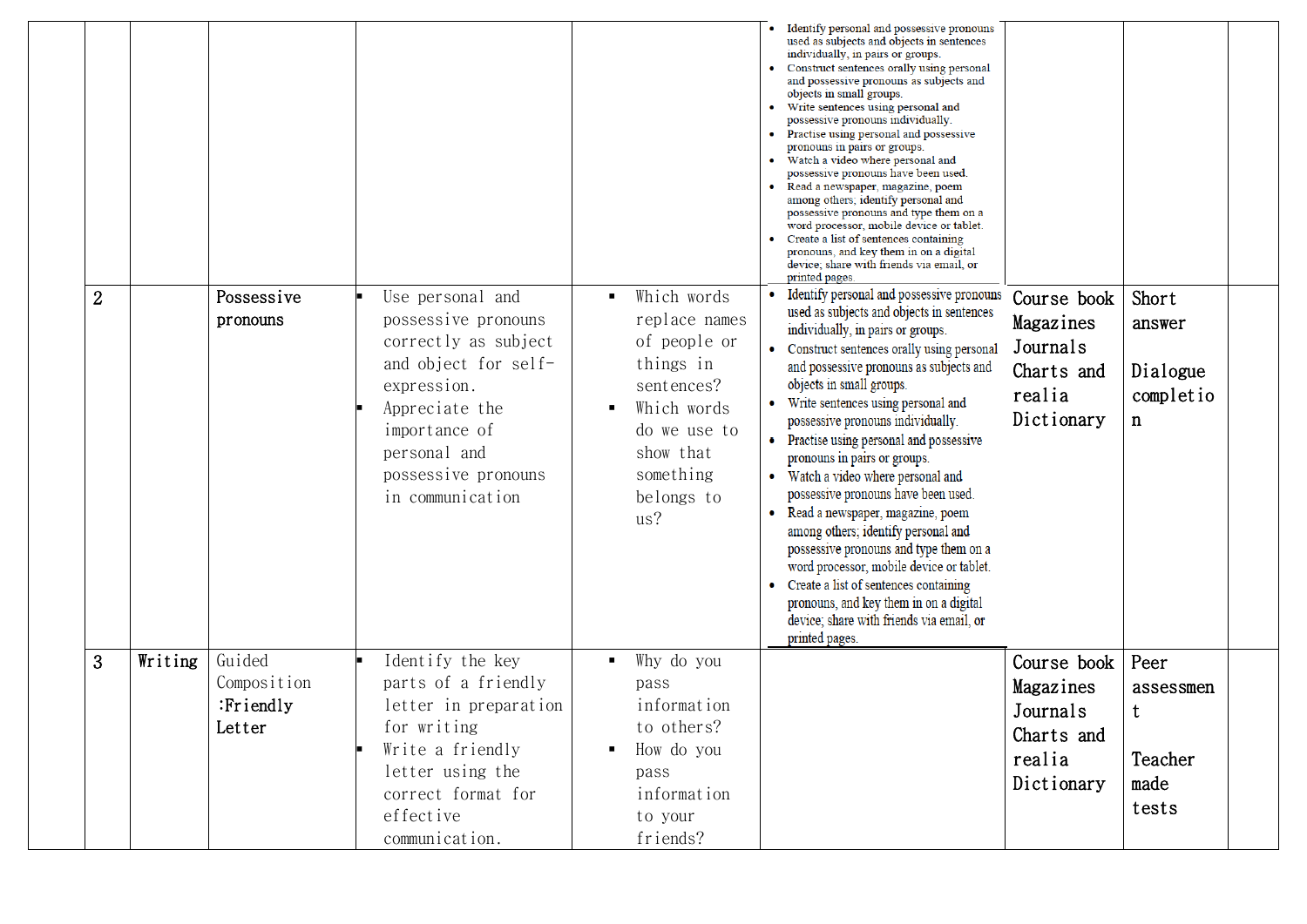|    | $\overline{\mathbf{4}}$ |                                                                                   | Guided<br>Composition<br>:Friendly SMS                                                                                      | Send and SMS<br>correctly for<br>effective<br>communication.<br>Appreciate the role<br>of friendly letters<br>and SMS in a variety<br>of communication<br>contexts.            | What kind of<br>$\blacksquare$<br>information<br>do you give<br>to your<br>friends?<br>Why do you<br>$\blacksquare$<br>pass<br>information<br>to others?<br>How do you<br>pass<br>information<br>to your<br>friends?<br>What kind of<br>information<br>do you give<br>to your | • Discuss how to write an SMS and<br>the correct format of a friendly<br>letter in pairs (such as address,<br>date, ending, telephone numbers,<br>sender and receiver.)<br>Write friendly letters using the<br>correct format - such as letters to<br>siblings, parents and friends.<br>• Practise writing friendly letters and<br>SMS in pairs.<br>• Use mobile phones to write friendly<br>letters and SMS to one another on<br>the given theme.<br>• Discuss how to write an SMS and<br>the correct format of a friendly<br>letter in pairs (such as address,<br>date, ending, telephone numbers,<br>sender and receiver.)<br>• Write friendly letters using the<br>correct format - such as letters to<br>siblings, parents and friends.<br>• Practise writing friendly letters and<br>SMS in pairs.<br>• Use mobile phones to write friendly<br>letters and SMS to one another on<br>the given theme. | Course book<br>Magazines<br>Journals<br>Charts and<br>realia<br>Dictionary | Peer<br>assessmen<br>t<br>Teacher<br>made<br>tests        |  |
|----|-------------------------|-----------------------------------------------------------------------------------|-----------------------------------------------------------------------------------------------------------------------------|--------------------------------------------------------------------------------------------------------------------------------------------------------------------------------|-------------------------------------------------------------------------------------------------------------------------------------------------------------------------------------------------------------------------------------------------------------------------------|------------------------------------------------------------------------------------------------------------------------------------------------------------------------------------------------------------------------------------------------------------------------------------------------------------------------------------------------------------------------------------------------------------------------------------------------------------------------------------------------------------------------------------------------------------------------------------------------------------------------------------------------------------------------------------------------------------------------------------------------------------------------------------------------------------------------------------------------------------------------------------------------------------|----------------------------------------------------------------------------|-----------------------------------------------------------|--|
| 10 | $\mathbf{1}$            | Listeni<br>ng and<br>Speakin<br>g<br>(NUTRIT<br>ION:<br><b>BALANCE</b><br>D DIET) | Pronunciation<br>and vocabulary:<br>Listening<br>Comprehension<br>/pattern (Noun<br>phrase + would<br>like to be $\cdots$ ) | Listen actively to a<br>variety of texts to<br>gain information.<br>Apply vocabulary<br>related to the theme<br>in a variety of<br>contexts for<br>effective<br>communication. | friends?<br>Why should we<br>$\blacksquare$<br>listen<br>carefully?<br>How can we<br>improve our<br>pronunciation<br>$\overline{?}$                                                                                                                                           |                                                                                                                                                                                                                                                                                                                                                                                                                                                                                                                                                                                                                                                                                                                                                                                                                                                                                                            | Course book<br>Magazines<br>Journals<br>Charts and<br>realia<br>Dictionary | Teacher<br>made<br>tests<br>Dialogue<br>Oral<br>questions |  |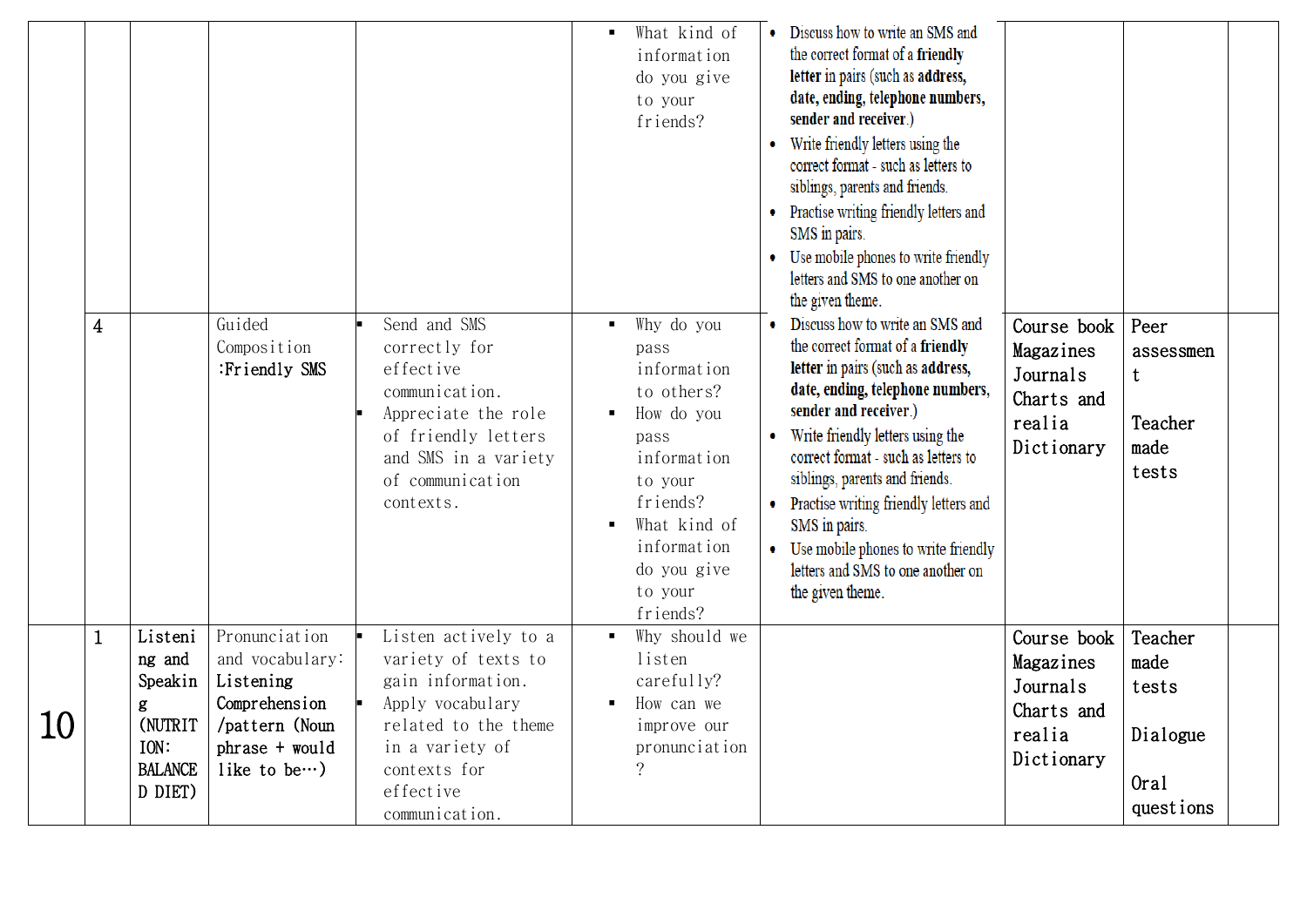|                |         |                                                                                                                             |                                                                                                                                                                         |                                                                                                 | Listen to audio-visual recordings of<br>songs, stories and passages<br>featuring the sounds / $U / u$ ://æ//f/<br> v <br>Respond<br>to questions<br>from<br>$\bullet$<br>Listening comprehension (story)<br>Construct sentences related to a<br>story or listening comprehension<br>using the language pattern<br>(noun phrase $+$ would like to be )<br>Retell a story he or she has listened<br>to in pairs or small group<br>accurately.<br>Respond correctly to questions<br>based on the text.<br>Dramatise sections of a story in<br>groups for comprehension.<br>• Discuss in groups and as a whole<br>class the lesson learnt from a story. |                                                                            |                                                           |
|----------------|---------|-----------------------------------------------------------------------------------------------------------------------------|-------------------------------------------------------------------------------------------------------------------------------------------------------------------------|-------------------------------------------------------------------------------------------------|-----------------------------------------------------------------------------------------------------------------------------------------------------------------------------------------------------------------------------------------------------------------------------------------------------------------------------------------------------------------------------------------------------------------------------------------------------------------------------------------------------------------------------------------------------------------------------------------------------------------------------------------------------|----------------------------------------------------------------------------|-----------------------------------------------------------|
| $\overline{2}$ |         | Pronunciation<br>and vocabulary:<br>Listening<br>Comprehension<br>/pattern (Noun<br>phrase + would<br>like to be $\cdots$ ) | Use the language<br>pattern correctly for<br>effective oral<br>communication.<br>Appreciate listening<br>to a variety of texts<br>for information and<br>enjoyment.     | Why should we<br>listen<br>carefully?<br>How can we<br>improve our<br>pronunciation<br>$\gamma$ | Listen to audio-visual recordings of<br>songs, stories and passages<br>featuring the sounds /o/ /uː/ /æ/ /f/<br>/v/<br>Respond to questions from<br>Listening comprehension (story)<br>Construct sentences related to a<br>story or listening comprehension<br>using the language pattern<br>(noun phrase $+$ would like to be )<br>Retell a story he or she has listened<br>to in pairs or small group<br>accurately.<br>Respond correctly to questions<br>based on the text.<br>Dramatise sections of a story in<br>groups for comprehension.<br>• Discuss in groups and as a whole<br>class the lesson learnt from a story.                      | Course book<br>Magazines<br>Journals<br>Charts and<br>realia<br>Dictionary | Teacher<br>made<br>tests<br>Dialogue<br>Oral<br>questions |
| 3              | Reading | Extensive<br>Reading:<br>Independent<br>Reading                                                                             | Select appropriate<br>reading materials for<br>lifelong learning.<br>Read a variety of<br>familiar materials<br>independently to<br>build reading speed<br>and fluency. | Why should we<br>read widely?<br>What<br>٠<br>materials do<br>you enjoy<br>reading?             |                                                                                                                                                                                                                                                                                                                                                                                                                                                                                                                                                                                                                                                     | Course book<br>Magazines<br>Journals<br>Charts and<br>realia<br>Dictionary | Dictation<br>Oral<br>interview<br>S                       |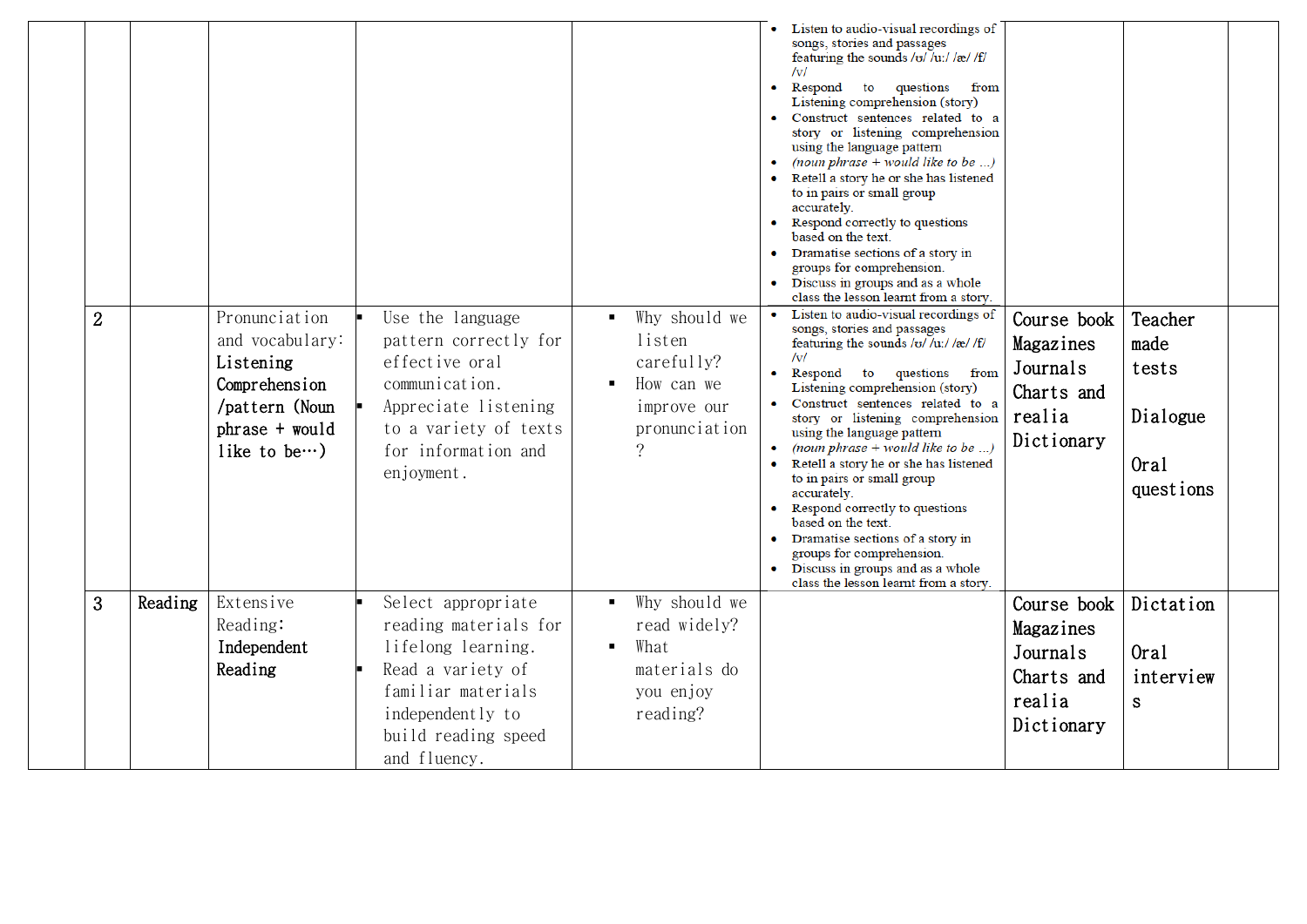|    | 4 |         | Extensive<br>Reading:<br>Independent<br>Reading | Apply appropriate<br>strategies to read<br>independently for<br>information and<br>enjoyment.<br>Appreciate the<br>importance of<br>independent reading<br>in lifelong learning                                                                                                                                         | Why should we<br>read widely?<br>What<br>п<br>materials do<br>you enjoy<br>reading?                                                                                                                       | • Select age - appropriate and high-interest<br>reading materials such as narratives, poems,<br>newspapers and magazines in print or<br>electronic format.<br>Read independently for pleasure.<br>• Set up an after-school club where they meet<br>on a regular basis and read varied texts.<br>• Retell, in pairs or small groups, the stories<br>they have read. Share opinions and<br>reflections on the texts they have read.<br>• Use materials in the classroom to read<br>extensively.<br>• Read quietly or silently.<br>• Select age - appropriate and high-interest<br>reading materials such as narratives, poems,<br>newspapers and magazines in print or<br>electronic format.<br>• Read independently for pleasure.<br>• Set up an after-school club where they meet<br>on a regular basis and read varied texts.<br>• Retell, in pairs or small groups, the stories<br>they have read. Share opinions and<br>reflections on the texts they have read.<br>• Use materials in the classroom to read<br>extensively.<br>• Read quietly or silently. | Course book<br>Magazines<br>Journals<br>Charts and<br>realia<br>Dictionary | Dictation<br>Oral<br>interview<br>S. |  |
|----|---|---------|-------------------------------------------------|-------------------------------------------------------------------------------------------------------------------------------------------------------------------------------------------------------------------------------------------------------------------------------------------------------------------------|-----------------------------------------------------------------------------------------------------------------------------------------------------------------------------------------------------------|----------------------------------------------------------------------------------------------------------------------------------------------------------------------------------------------------------------------------------------------------------------------------------------------------------------------------------------------------------------------------------------------------------------------------------------------------------------------------------------------------------------------------------------------------------------------------------------------------------------------------------------------------------------------------------------------------------------------------------------------------------------------------------------------------------------------------------------------------------------------------------------------------------------------------------------------------------------------------------------------------------------------------------------------------------------|----------------------------------------------------------------------------|--------------------------------------|--|
| 11 |   | Grammar | Parts of<br>speech:<br>Irregular<br>adjectives  | Describe items using<br>comparative forms of<br>regular adjectives<br>for effective<br>communication<br>Appreciate the use of<br>adjectives to talk<br>about family<br>celebrations for<br>effective<br>communication.<br>Use adjectives of<br>size and shape in the<br>right order for<br>clarity of<br>communication. | Why should we<br>say the<br>correct shape<br>and size of<br>things?<br>What are some<br>of the words<br>you use to<br>talk about<br>how someone<br>feels or<br>looks?<br>How do we<br>describe<br>things? |                                                                                                                                                                                                                                                                                                                                                                                                                                                                                                                                                                                                                                                                                                                                                                                                                                                                                                                                                                                                                                                                | Course book<br>Magazines<br>Journals<br>Charts and<br>realia<br>Dictionary | Gap<br>filling<br>Short<br>answers   |  |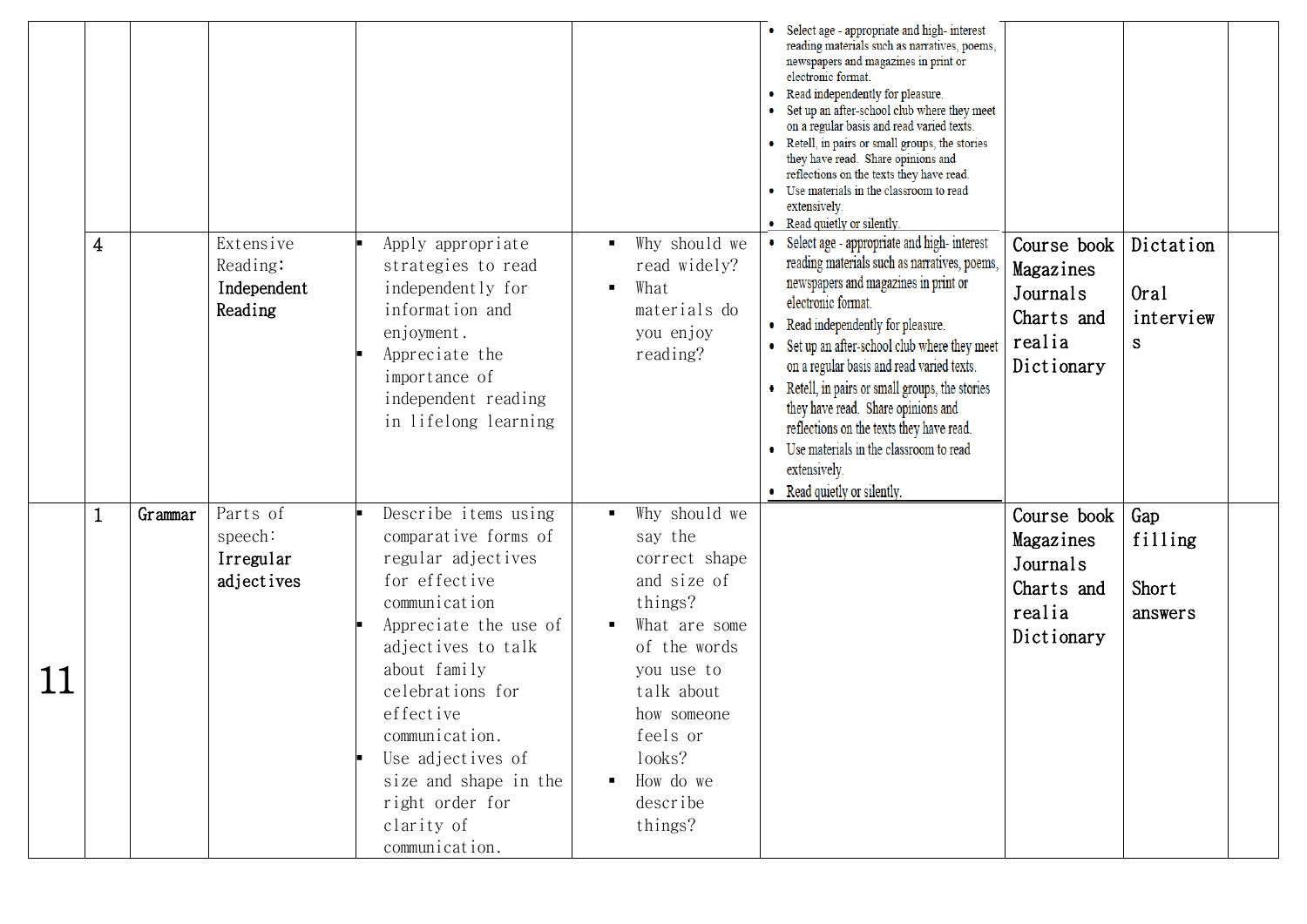| $\overline{2}$ | Parts of                      | Describe items using                                                                                                                                                            | Why should we                                                                                                                                                                            | • Identify adjectives from an audio or<br>written text<br>Talk about various items in the classroom<br>$\bullet$<br>using adjectives.<br>Describe items using the comparative<br>forms of regular and irregular adjectives,<br>in pairs and groups.<br>• Use adjectives in the correct order in<br>sentences in pairs and small groups.<br>Write correct sentences using comparative<br>۰<br>forms of adjectives in the right order.<br>Write sentences on tablets, computers and<br>٠<br>other digital resources using adjectives.<br>• Use adjectives to talk about scenes,<br>pictures or comics based on the themes. | Course book                                                 |                                    |  |
|----------------|-------------------------------|---------------------------------------------------------------------------------------------------------------------------------------------------------------------------------|------------------------------------------------------------------------------------------------------------------------------------------------------------------------------------------|--------------------------------------------------------------------------------------------------------------------------------------------------------------------------------------------------------------------------------------------------------------------------------------------------------------------------------------------------------------------------------------------------------------------------------------------------------------------------------------------------------------------------------------------------------------------------------------------------------------------------|-------------------------------------------------------------|------------------------------------|--|
|                | speech: regular<br>adjectives | comparative forms of<br>irregular adjectives<br>for effective<br>communication<br>Use adjectives of<br>size and shape in the<br>right order for<br>clarity of<br>communication. | say the<br>correct shape<br>and size of<br>things?<br>What are some<br>of the words<br>you use to<br>talk about<br>how someone<br>feels or<br>looks?<br>How do we<br>describe<br>things? | Identify adjectives from an audio or<br>written text<br>Talk about various items in the classroom<br>using adjectives.<br>Describe items using the comparative<br>forms of regular and irregular adjectives,<br>in pairs and groups.<br>Use adjectives in the correct order in<br>sentences in pairs and small groups.<br>Write correct sentences using comparative<br>forms of adjectives in the right order.<br>Write sentences on tablets, computers and<br>other digital resources using adjectives.<br>Use adjectives to talk about scenes,<br>pictures or comics based on the themes.                              | Magazines<br>Journals<br>Charts and<br>realia<br>Dictionary | Gap<br>filling<br>Short<br>answers |  |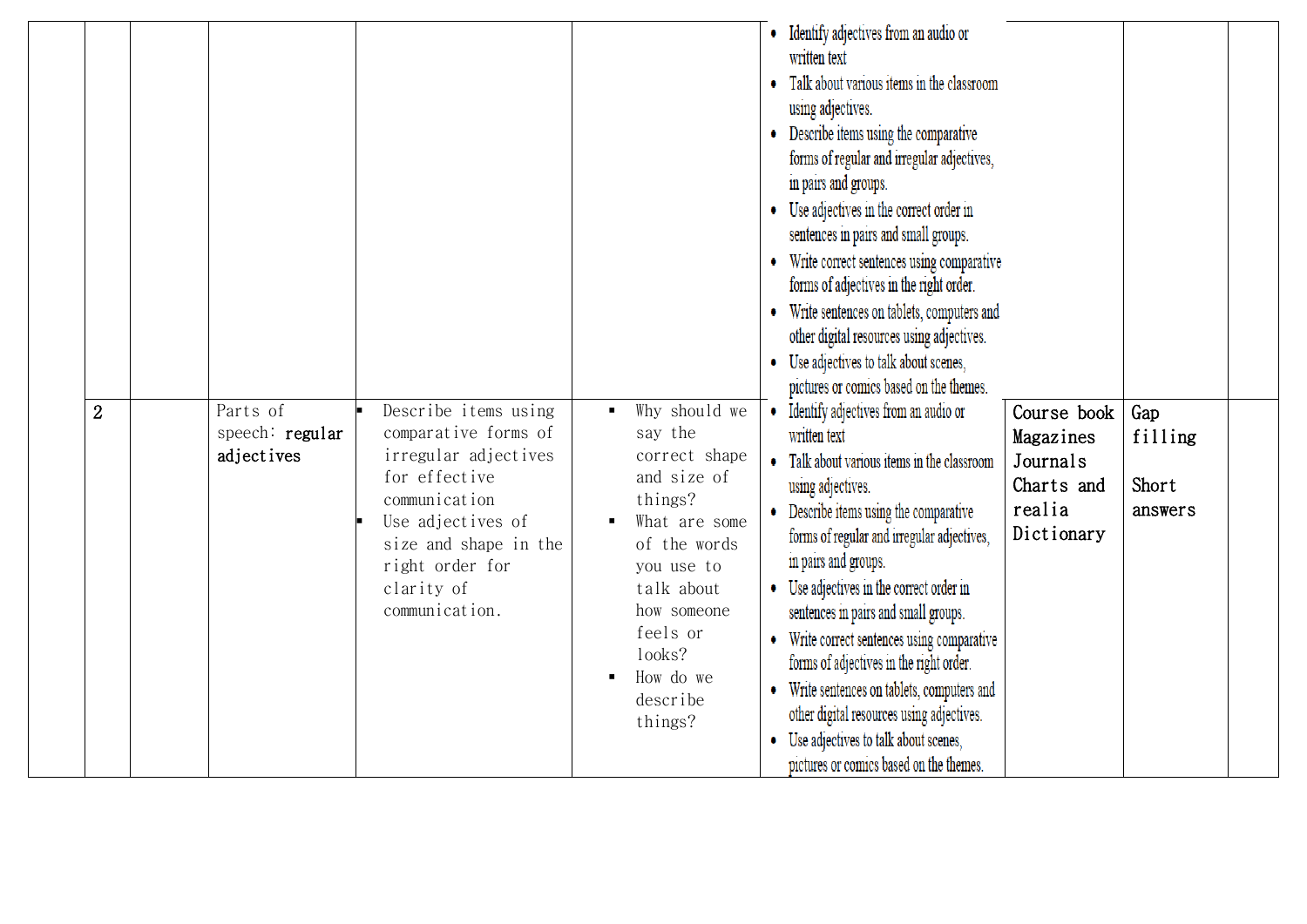| 3              | Writing | Guided writing<br>:Creative<br>Writing:<br>Narrative<br>compositions | Describe the parts of<br>a narrative<br>composition in<br>preparation for<br>writing.<br>Organize thoughts<br>clearly, fluently and<br>precisely in a<br>coherent paragraph<br>for self-expression. | Why do we<br>enjoy<br>listening to<br>stories?<br>Why is it<br>important to<br>plan our<br>composition?<br>How can you<br>write an<br>interesting<br>composition? | • Identify similes from an audio visual or<br>printed text in pairs and small groups.<br>· Plan a composition in pairs or small groups,<br>write a draft and present it to the whole<br>class.<br>Use similes to make their compositions<br>interesting.<br>• Create their own similes and use them in<br>their composition.<br>Write a narrative composition of about 60-<br>80 words and incorporate.<br>Rearrange jumbled up sentences from an<br>oral narrative into coherent paragraph.<br>Listen to a narrative on radio or television<br>and rewrite it in their own words.<br>Watch and dramatise a story related to the<br>theme (could be from a digital device).<br>Visit a supermarket, food store or grocery<br>store in the school neighbourhood and write<br>a narrative composition based on that<br>experience. | Course book<br>Magazines<br>Journals<br>Charts and<br>realia<br>Dictionary | $\text{Self}$<br>assessmen<br>t learner<br>Peer<br>assessmen<br>t |
|----------------|---------|----------------------------------------------------------------------|-----------------------------------------------------------------------------------------------------------------------------------------------------------------------------------------------------|-------------------------------------------------------------------------------------------------------------------------------------------------------------------|----------------------------------------------------------------------------------------------------------------------------------------------------------------------------------------------------------------------------------------------------------------------------------------------------------------------------------------------------------------------------------------------------------------------------------------------------------------------------------------------------------------------------------------------------------------------------------------------------------------------------------------------------------------------------------------------------------------------------------------------------------------------------------------------------------------------------------|----------------------------------------------------------------------------|-------------------------------------------------------------------|
| $\overline{4}$ |         | Guided writing<br>:Creative<br>Writing:<br>Narrative<br>compositions | Create a narrative<br>composition of about<br>60 - 80 words for<br>self-expression.<br>Appreciate the role<br>of creativity in<br>writing for different<br>purposes.                                | Why do we<br>enjoy<br>listening to<br>stories?<br>Why is it<br>important to<br>plan our<br>composition?<br>How can you<br>write an<br>interesting<br>composition? | Identify similes from an audio visual or<br>printed text in pairs and small groups.<br>Plan a composition in pairs or small groups,<br>write a draft and present it to the whole<br>class.<br>Use similes to make their compositions<br>interesting.<br>Create their own similes and use them in<br>their composition.<br>• Write a narrative composition of about 60-<br>80 words and incorporate.<br>Rearrange jumbled up sentences from an<br>oral narrative into coherent paragraph.<br>• Listen to a narrative on radio or television<br>and rewrite it in their own words.<br>Watch and dramatise a story related to the<br>theme (could be from a digital device).<br>• Visit a supermarket, food store or grocery<br>store in the school neighbourhood and write<br>a narrative composition based on that<br>experience. | Course book<br>Magazines<br>Journals<br>Charts and<br>realia<br>Dictionary | $\text{Self}$<br>assessmen<br>t learner<br>Peer<br>assessmen<br>t |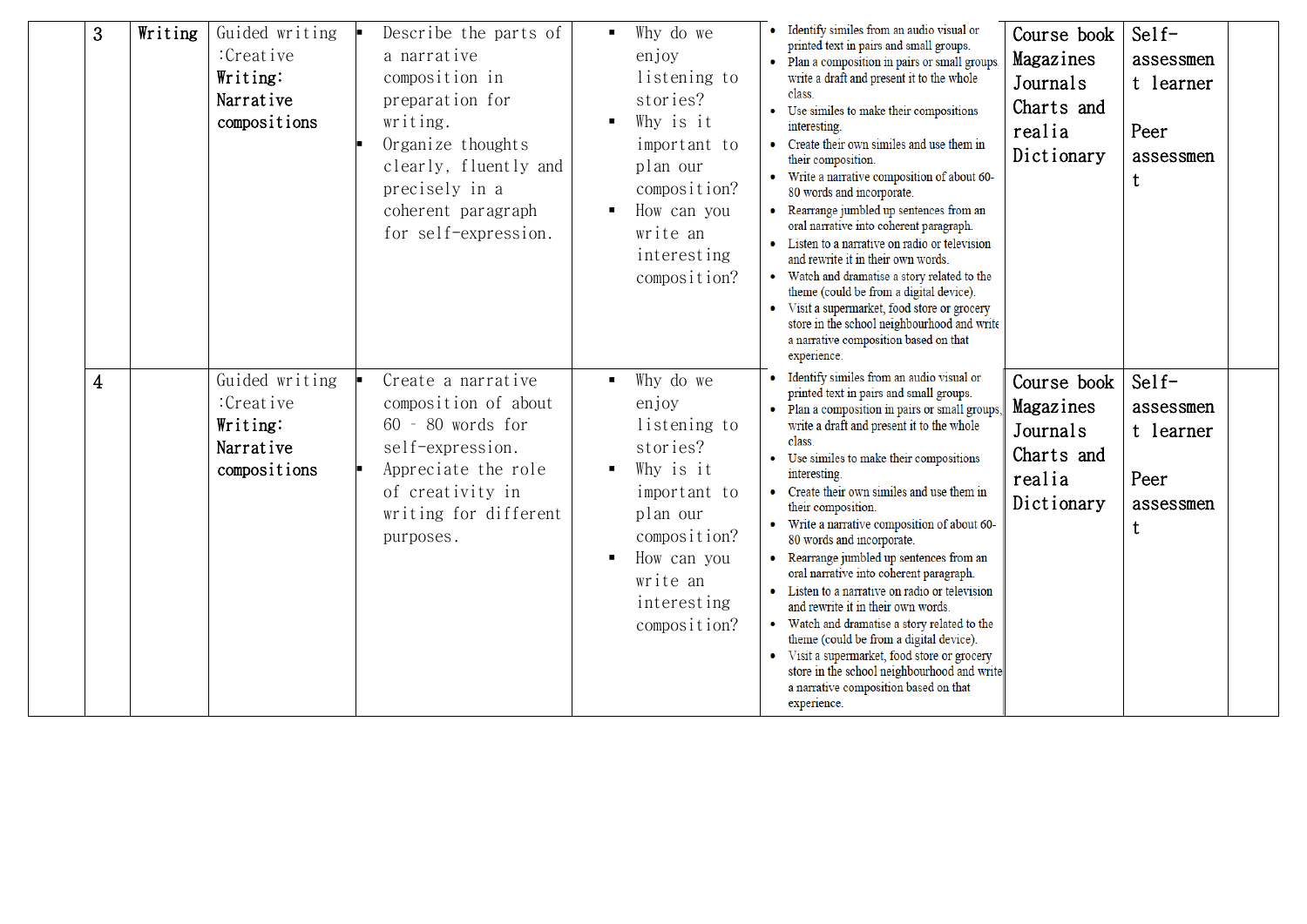| $\overline{2}$ | Listeni<br>ng and<br>Speakin<br>g<br>(INTERN<br>$ET -$<br>Email) | Pronunciation<br>and vocabulary<br>:Stress<br>Pronunciation<br>and vocabulary<br>: Intonation | Identify correct<br>stress and intonation<br>"WH" questions<br>in<br>and statements for<br>clarity in speech.<br>Use correct stress<br>and intonation in<br>questions and<br>statements to<br>communicate clearly.<br>Use vocabulary<br>related to the theme<br>in a variety of<br>contexts for<br>effective oral<br>communication.<br>Appreciate the<br>importance of varying<br>intonation in<br>communication | Why do we<br>$\blacksquare$<br>vary our<br>voice when<br>asking<br>questions?<br>How does good<br>$\blacksquare$<br>pronunciation<br>of words and<br>sounds help<br>us?<br>How do we<br>$\blacksquare$<br>find out what<br>we do not<br>know?<br>Why do we<br>vary our<br>voice when<br>asking<br>questions?<br>How does good<br>pronunciation<br>of words and<br>sounds help<br>us?<br>How do we<br>٠ | $\bullet$     | Listen to audio-visual recordings<br>of words featuring the sounds /o/<br>/u:/ /f/ /v/<br>such as address, increase among<br>others (whether noun or verb).<br>Listen to correct intonation in<br>questions and statements to<br>identify a speaker's feelings.<br>pairs using vocabulary related to<br>the theme.<br>questions and declaratives in<br>devices and play the recordings to<br>their friends.<br>questions and statements.<br>of words featuring the sounds /o/<br>$/u$ :// $f$ / $v$ /<br>Listen to correct stress in words<br>such as address, increase among<br>others (whether noun or verb).<br>Listen to correct intonation in<br>questions and statements to<br>identify a speaker's feelings.<br>appropriately through dialogue.<br>pairs using vocabulary related to<br>the theme.<br>questions and declaratives in | Course book<br>Magazines<br>Journals<br>Charts and<br>realia<br>Dictionary<br>Course book<br>Magazines<br>Journals<br>Charts and<br>realia<br>Dictionary                                                                                                                                                                                                                                                                                                                                                                                                                                                                                                                                                                                                                                                                                                                                                                                                                                                                                         | Oral<br>interview<br>Oral<br>discussio<br>ns<br>Teacher<br>made<br>tests<br>Oral<br>interview<br>0ral<br>discussio<br>ns<br>Teacher<br>made<br>tests |  |
|----------------|------------------------------------------------------------------|-----------------------------------------------------------------------------------------------|------------------------------------------------------------------------------------------------------------------------------------------------------------------------------------------------------------------------------------------------------------------------------------------------------------------------------------------------------------------------------------------------------------------|--------------------------------------------------------------------------------------------------------------------------------------------------------------------------------------------------------------------------------------------------------------------------------------------------------------------------------------------------------------------------------------------------------|---------------|--------------------------------------------------------------------------------------------------------------------------------------------------------------------------------------------------------------------------------------------------------------------------------------------------------------------------------------------------------------------------------------------------------------------------------------------------------------------------------------------------------------------------------------------------------------------------------------------------------------------------------------------------------------------------------------------------------------------------------------------------------------------------------------------------------------------------------------------|--------------------------------------------------------------------------------------------------------------------------------------------------------------------------------------------------------------------------------------------------------------------------------------------------------------------------------------------------------------------------------------------------------------------------------------------------------------------------------------------------------------------------------------------------------------------------------------------------------------------------------------------------------------------------------------------------------------------------------------------------------------------------------------------------------------------------------------------------------------------------------------------------------------------------------------------------------------------------------------------------------------------------------------------------|------------------------------------------------------------------------------------------------------------------------------------------------------|--|
| 3              | Reading                                                          | Intensive<br>Reading<br>:Dialogue                                                             | Read a variety of<br>dialogues related to<br>email and internet<br>for comprehension<br>Appreciate reading<br>for purposes of<br>comprehension and<br>information.                                                                                                                                                                                                                                               | we do not<br>know?<br>How can we<br>$\blacksquare$<br>obtain<br>information<br>from texts?<br>What stories<br>or books have<br>you read?                                                                                                                                                                                                                                                               |               | their friends.<br>questions and statements.                                                                                                                                                                                                                                                                                                                                                                                                                                                                                                                                                                                                                                                                                                                                                                                                | Course book<br>Magazines<br>Journals<br>Charts and<br>realia<br>Dictionary                                                                                                                                                                                                                                                                                                                                                                                                                                                                                                                                                                                                                                                                                                                                                                                                                                                                                                                                                                       | Reading<br>aloud<br>Dictation<br>Oral<br>interview<br>S                                                                                              |  |
|                |                                                                  |                                                                                               |                                                                                                                                                                                                                                                                                                                                                                                                                  |                                                                                                                                                                                                                                                                                                                                                                                                        | find out what |                                                                                                                                                                                                                                                                                                                                                                                                                                                                                                                                                                                                                                                                                                                                                                                                                                            | Listen to correct stress in words<br>Express feelings and emotions<br>appropriately through dialogue.<br>Construct sentences orally in<br>Recite a poem featuring 'WH'<br>pairs and in groups.<br>Make recordings using digital<br>Vary intonation when uttering<br>Listen to audio-visual recordings<br>Express feelings and emotions<br>Construct sentences orally in<br>Recite a poem featuring 'WH'<br>pairs and in groups.<br>Make recordings using digital<br>devices and play the recordings to<br>• Vary intonation when uttering<br>• Make predictions from a dialogue about<br>events based on pictures and the title.<br>• Locate new words and sentence structures in<br>a dialogue.<br>Read a variety of dialogues related to the<br>theme in print and non-print formats.<br>• Answer factual and inferential questions<br>individually, in pairs or groups.<br>• Retell stories related to the theme in pairs<br>and groups<br>• Identify events in a dialogue for logical flow.<br>• Watch a video of a person writing an email. |                                                                                                                                                      |  |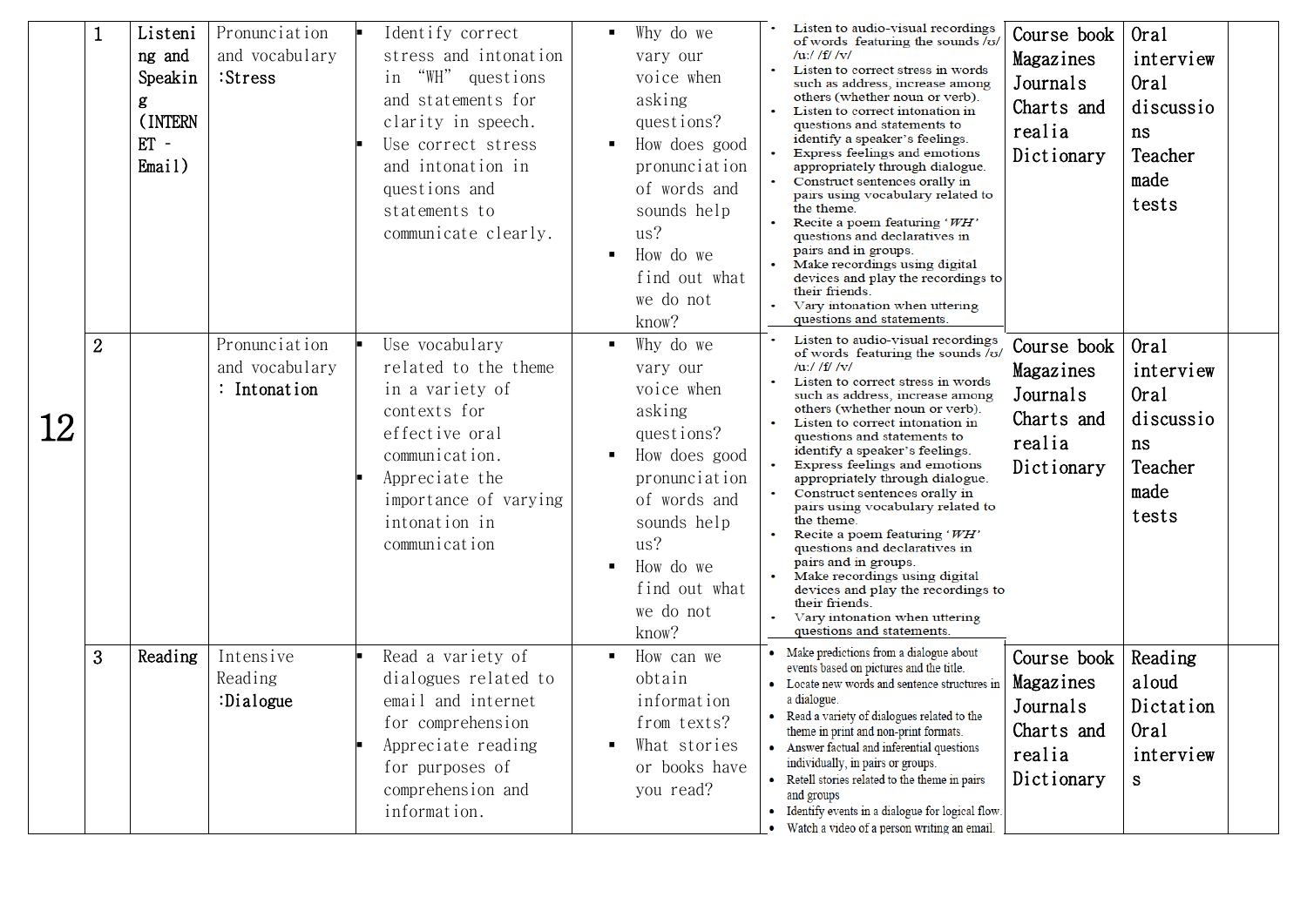|    | $\overline{\mathbf{4}}$ |         | Intensive<br>Reading<br>:Dialogue    | Apply appropriate<br>intensive reading<br>skills to obtain<br>specific factual and<br>inferential<br>information for<br>lifelong learning<br>Appreciate reading<br>for purposes of<br>comprehension and<br>information. | How can we<br>obtain<br>information<br>from texts?<br>What stories<br>or books have<br>you read?                                                                                                        | • Make predictions from a dialogue about<br>events based on pictures and the title.<br>• Locate new words and sentence structures in<br>a dialogue.<br>• Read a variety of dialogues related to the<br>theme in print and non-print formats.<br>• Answer factual and inferential questions<br>individually, in pairs or groups.<br>Retell stories related to the theme in pairs<br>and groups<br>• Identify events in a dialogue for logical flow.<br>• Watch a video of a person writing an email.                                                                             | Course book<br>Magazines<br>Journals<br>Charts and<br>realia<br>Dictionary | Reading<br>aloud<br>Dictation<br>Oral<br>interview<br>S. |  |
|----|-------------------------|---------|--------------------------------------|-------------------------------------------------------------------------------------------------------------------------------------------------------------------------------------------------------------------------|---------------------------------------------------------------------------------------------------------------------------------------------------------------------------------------------------------|---------------------------------------------------------------------------------------------------------------------------------------------------------------------------------------------------------------------------------------------------------------------------------------------------------------------------------------------------------------------------------------------------------------------------------------------------------------------------------------------------------------------------------------------------------------------------------|----------------------------------------------------------------------------|----------------------------------------------------------|--|
|    | 1                       | Grammar | Language<br>Patterns<br>:Quantifiers | Select appropriate<br>quantifiers to use in<br>relation to the type<br>of noun for effective<br>communication.<br>Appreciate the<br>correct use of<br>quantifiers in<br>everyday<br>communication.                      | What things<br>do we count?<br>What things<br>cannot be<br>counted?<br>Which words<br>do we use to<br>show quantity<br>of countable<br>and<br>uncountable<br>nouns?                                     | · Name, in pairs or small groups, countable<br>and uncountable nouns.<br>• Use the quantifiers (much, many, some and<br>any) correctly with nouns and construct<br>sentences in pairs.<br>• Recite poems and rhymes containing the<br>quantifiers (much, many, some and any) in<br>small groups.<br>• Fill in blank spaces using correct<br>quantifiers.<br>• Use digital devices to compose a short<br>poem or a paragraph featuring the<br>quantifiers (much, many, some and any).<br>• Use the quantifiers (much, many, some and<br>$any)$ in a role play or a dialogue.     | Course book<br>Magazines<br>Journals<br>Charts and<br>realia<br>Dictionary | Gap<br>filling<br>Matching<br>task<br>Short<br>answer    |  |
| 13 | $\overline{2}$          |         | Language<br>Patterns<br>:Quantifiers | Use quantifiers in<br>sentences correctly<br>for communication<br>clarity.<br>Appreciate the<br>correct use of<br>quantifiers in<br>everyday<br>communication.                                                          | What things<br>$\blacksquare$<br>do we count?<br>What things<br>$\blacksquare$<br>cannot be<br>counted?<br>Which words<br>do we use to<br>show quantity<br>of countable<br>and<br>uncountable<br>nouns? | • Name, in pairs or small groups, countable<br>and uncountable nouns.<br>• Use the quantifiers (much, many, some and<br>any) correctly with nouns and construct<br>sentences in pairs.<br>Recite poems and rhymes containing the<br>quantifiers (much, many, some and any) in<br>small groups.<br>• Fill in blank spaces using correct<br>quantifiers.<br>• Use digital devices to compose a short<br>poem or a paragraph featuring the<br>quantifiers (much, many, some and any).<br>• Use the quantifiers (much, many, some and<br><i>any</i> ) in a role play or a dialogue. | Course book<br>Magazines<br>Journals<br>Charts and<br>realia<br>Dictionary | Gap<br>filling<br>Matching<br>task<br>Short<br>answer    |  |